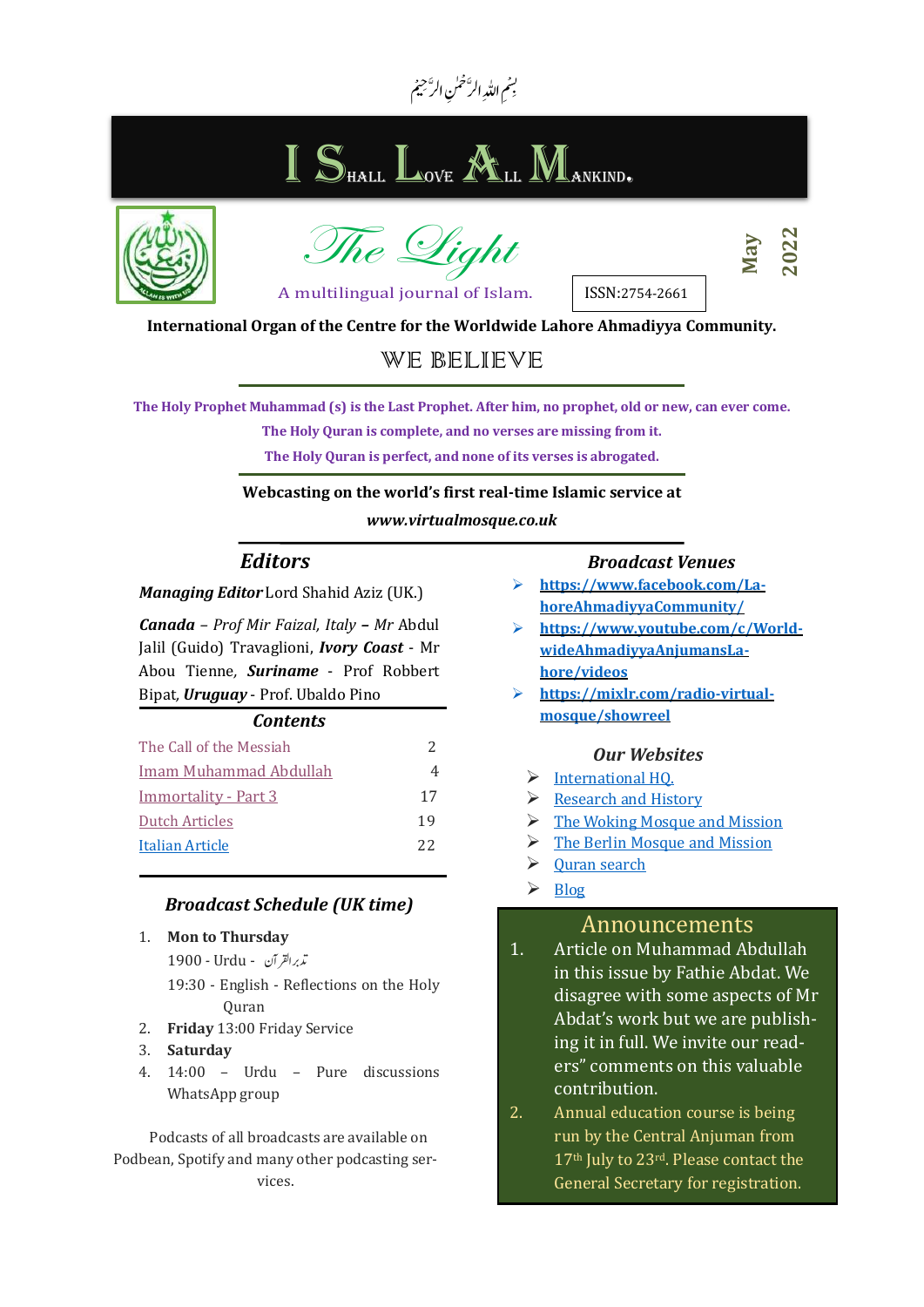

## <span id="page-1-0"></span>**The Call of the Messiah**  *by Hazrat Mirza Ghulam Ahmad*



#### **The Promised Messiah and** *Mahdi*

(Editor's note: "Predominance of Islam" is the English translation of the Promised Messiah's book, *Fath-i Islam*, by the late Mirza Masum Baig. In this, the Promised Messiah discusses his mission. The translation has been edited to bring the English up to date.)

#### **Divine interdiction**

But after that, I was stopped by the Most High God. I am sure that since the condition of my health was not sound, the All-wise God did not will that I should, in this way, by mental exertion and exhaustion, fall into some physical trouble. Therefore, He stopped me from delivering that discourse. On an earlier occasion also, a similar thing had happened. I was laid up with mental exhaustion. Then a prophet from among the old prophets met me in a vision. Speaking sympathetically, he advised against strenuous mental labour that might make me ill. It was an interdiction from the Most High God. This was communicated to the *Maulvi Sahib* as the cause, . . . Those who had seen this disease's severe attacks on me soon after my participation in much talking or deep deliberation know full well. However, out of ignorance, they repose no faith in my revelations that I am, as a matter of fact, a victim of this disease.

I am under the treatment of Dr Muhammad Hussain Khan, who is also an honorary magistrate at Lahore. His emphatic advice has always been that I should refrain from mental exertion as long as the illness is there. I cite him as the first witness to my condition. There are, besides, many more sincere friends who can be named as eye-witnesses, as, for instance, Maulvi Hakim Nur-ud-Din, the renowned physician of the State of Jammu, who has ever been sympathetic to me with all his heart and wealth. In addition, there is Munshi Abdul Haq, an Accountant, who has his residence and service in Lahore and served me in my illness to such an extent

that it is beyond my power to express it fully. A Muslim must cherish good feelings and favourable opinions about others in his mind. But the *Maulvi Sahib*, it is regrettable indeed, did not accept my reason with an open and unbiased mind and called it, most suspiciously, a terrible lie. His whole speech, noted and spread among people with his permission by his friend Dr Jamal-ud-Din, is reproduced with my reply.

#### **Divine interdiction**

But after that, I was stopped by the Most High God. I am sure that since the condition of my health was not sound, the All-wise God did not will that I should, in this way, by mental exertion and exhaustion, fall into some physical trouble. Therefore, He stopped me from delivering that discourse. On an earlier occasion also, a similar thing had happened. I had been laid up with a spell of psychological weakness. When a prophet from among the prophets of old met me in a state of vision and spoke to me by way of sympathy and advice cautioning me about indulging in so hard and strenuous mental labour which might cause me to fall ill. This was a prohibition from the Most High God communicated to the *Maulvi Sahib* to serve as the reason. And it was undoubtedly a valid reason. People have seen with their own eyes the severe attacks of this disease on me soon after my participation in much talking or deep deliberation know this well. However, out of ignorance, they show no faith in my revelations that I am, as a matter of fact, a victim of this disease.

Even up to the present time, I have been under the treatment of Dr Muhammad Hussain Khan, an honorary magistrate at Lahore. His emphatic advice has always been that I should refrain from mental exertion as long as the illness is there. I cite him as the first witness to my condition. Besides, many more sincere friends can be named eye-witnesses, such as Maulvi Hakim Nur-ud-Din, the renowned physician of the State of Jammu, who has ever been sympathetic to me with all his heart and wealth. In addition, there is Munshi Abdul Haq, an accountant, who has his residence and service in Lahore and served me in my illness to such an extent that it is beyond my power to express it fully. A Muslim

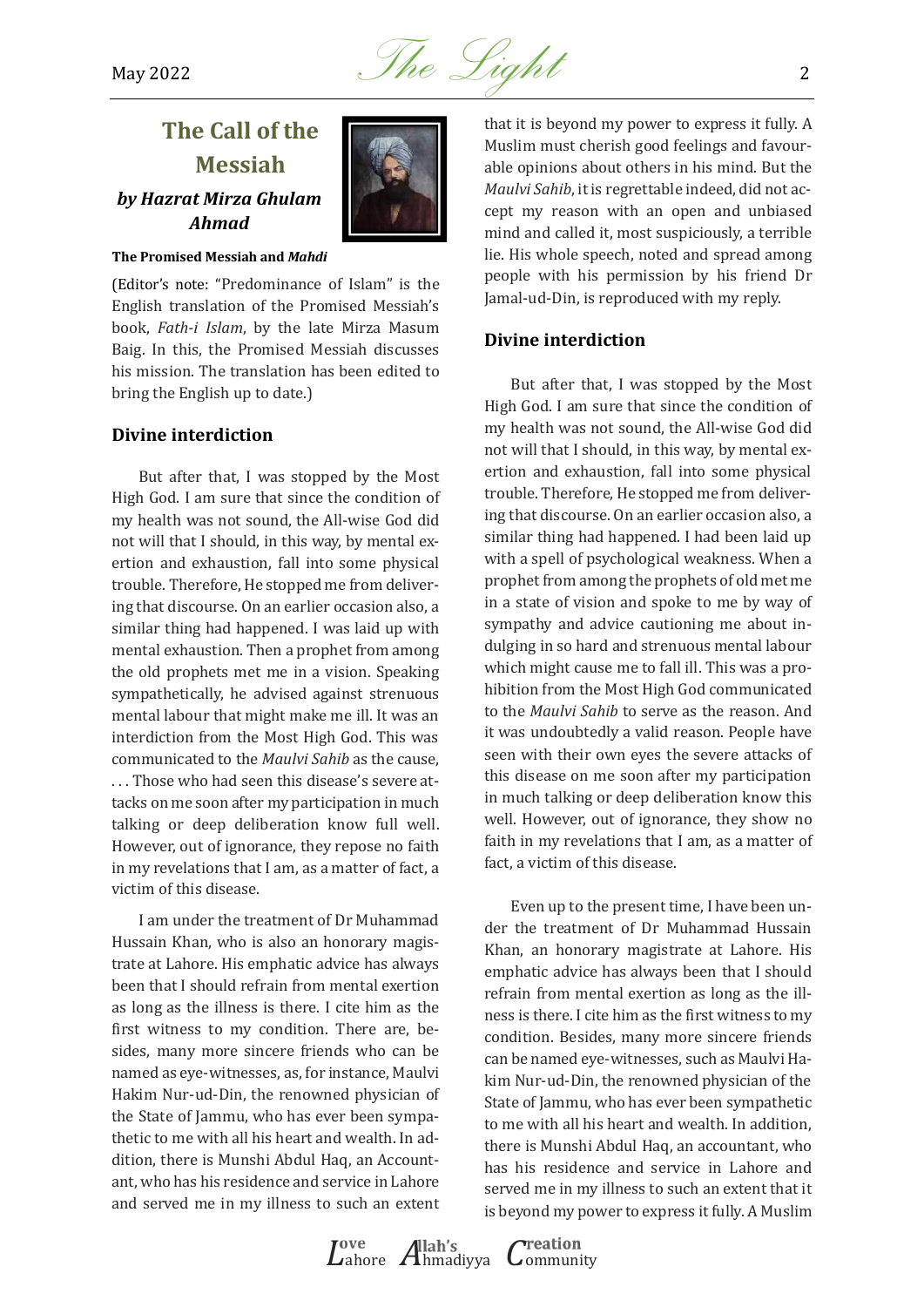

must cherish good feelings and favourable opinions about others in his mind. Whereas the *Maulvi Sahib*, it is regrettable indeed, did not accept my reason with an open and unbiased mind and called it, most suspiciously, an abominable lie. His speech, recorded and spread among people with his permission by a friend of Dr Jamal-ud-Din, is reproduced below in full, along with my reply.

#### **The Maulvi Sahib's moonshine**

**Maulvi Sahib:** At Aligarh, I asked him (i.e. this humble servant) to deliver a sermon on the following day, which was Friday, and he promised to do so. But next morning, a letter was received from him, intimating that he had been forbidden by Divine revelation from delivering his sermon. I believe that the cause of this refusal was his consciousness of weakness in his expression and fear of critical examination and scrutiny.

**The Reply:** This thought of the *Maulvi Sahib* is nothing but a jealous and baseless surmise which is one of those things strictly forbidden by the Law of Islam and is of no concern to noble-natured persons. If I had become a claimant to Divine revelation for the first time on this particular occasion on my arrival at Aligarh, there could have been some cause for suspicion. It could be doubted that having been terrified by the greatness of the *Maulvi Sahib's* erudition and the awful grandeur of his high qualities, I lost my nerve and pretended to wriggle out of the situation. But I had published my claim to Divine revelation throughout the length and breadth of the country six or seven years before I visited Aligarh, and the pages of *Barahin-i Ahmadiyya* are replete with this declaration. If I had been a victim of flawed speech, lacking force and power of expression, how could all those books, which contain my addresses delivered and recorded in public meetings attended by thousands of friends and foes, be produced and published? For example, *Surma-i Chashm-i Arya.* And how could this splendid system of delivering discourses in which I have to discuss and debate with thousands of people of different temperaments and capacities continue unabated and exist until today? A thousand woes

unto most of the *maulvis* of this age.

The painful fire of jealousy and mistrust has completely consumed them from within. To the people, they always teach lessons of moral values, brotherly affection and mutual goodwill and recite from pulpits sacred verses of the Word of God to this effect. Still, they do not touch these commandments even with their fingers. *Maulvi Sahib*, may the Most High God open your eyes. Is it impossible that the All-wise God should stop the recipient of His revelation from the commission of particular action because of some expediency? There could yet be another reason for this prohibition. It is to test and examine the inner qualities of your character and bring to the surface the foul and filthy matter within the hearts of those people who have been dyed in the same colour as you. The reply to the allegation that I was frightened by the awe and majesty of your learning is this.

Let it be clearly understood that all those people who are immersed and steeped in the darkness of their carnal deeds are in my sight no better than dead and dirty worms, even though they may be the repositories of all the sciences and philosophies of the world. But you are not even a man of that standard of learning. You are merely a dry and barren *mulla* of old, with rotten ideas, and in you, there is also the same baseness found in the *mullas* of dark and dreary thoughts. It should also be remembered that people of profound learning and scholarship have often come to me and benefited from my expositions and elucidations. And, compared to them, if I were to call you a child yet learning the rudiments of knowledge, even this statement will confer on you an honour you deserve not. And I am prepared to debate with you if your feverish fancy and feelings of suspicions and mistrust are not assuaged even now. But as I cannot undertake a long journey on account of my illness, I shall, if you agree, invite you for this purpose, at my expense, to Lahore, the provincial capital. This promise I hold out with total resolve, and your reply to it, I shall anxiously await.

#### **[\(Return to Contents\)](#page-0-0)**

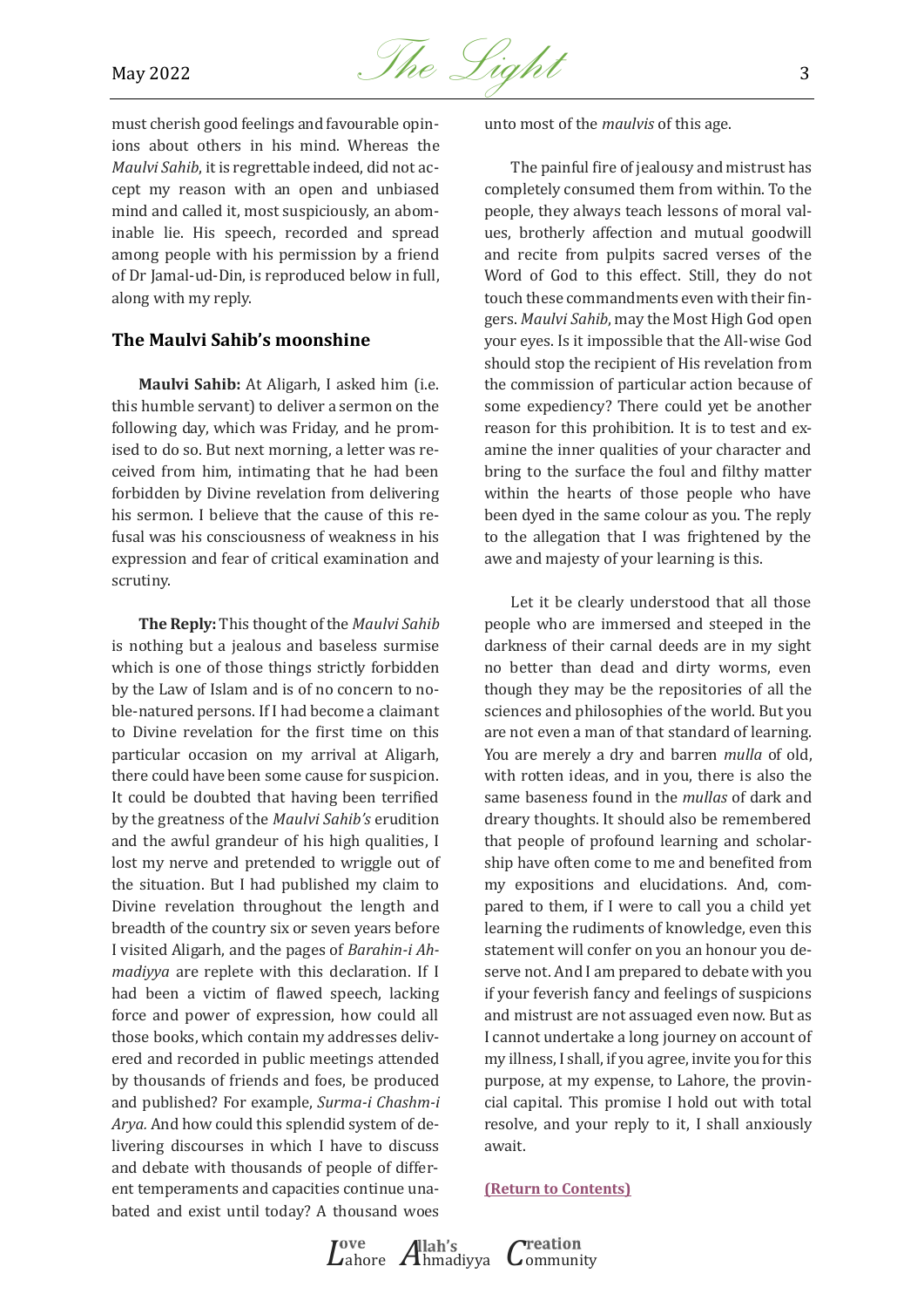

## <span id="page-3-0"></span>**Imam Muhammad Abdullah The Misunderstood Legend**

#### *By Fathie A. Abdat*

(**About the author:** Fathie A. Abdat is a civil servant in the Ministry of Education (Singapore). Away



from the pressures of the Ministry, he researches Islamic groups in 20<sup>th</sup> century America. He lives in Punggol in the northeast of Singapore with his wife and three kids and lives for Islam, historical research and football.)

In 1959, Abdullah landed in San Francisco, offering his services once more to the MSUSA under the leadership of Maulana Abdul Haq Vidyarthi. Besides delivering weekly lectures on Islam to Muslims and non-Muslims, Vidyarthi sought to disseminate his seminal work, *Muhammad and the World Scriptures,* to American audiences. In this light, Abdullah travelled to Philadelphia to explore this feasibility through one of the many Islamic movements. Abdullah soon gravitated towards Talib Dawud (formerly Alfonso Nelson Rainey). He was a charismatic West-Indian born immigrant to the United States. He emerged as a be-bop jazz trumpeter, converted to Ahmadiyya Islam (Qadiani), and married Dakota Stanton (a famous jazz singer). A vital cog in the African-American Ahmadiyya blues network, Dawud seemed a sound choice considering his impressive credentials. In New York, Dawud served as manager of *Tadak Enterprise*, an African import shop; imam at *Harlem Mosque Brotherhood* and secretary of *Harlem-African-American Citizens Committee*. In Philadelphia, Dawud started the *International Muslim Brotherhood* with Shaik Khalil Nasir Ahmad in 1949 and co-founded the *Islamic and African Institute* in Philadelphia in 1957. Thus, Abdullah scheduled a meeting between Talib Dawud and Vidyarthi to discuss MSUSA's proposed project. During negotiations held in Abdullah's house, Dawud agreed to take on MSUSA's assignment to print Vidyarthi's text but to no avail. Months passed without publishing the book, and to add insult to injury, Dawud declined to return Vidyarthi's manuscripts.

to Philadelphia to seek the assistance of the Nation of Islam's black Muslim leaders. Abdullah's choice of seeking out the NOI stemmed from several reasons. First, Abdullah had already forged an amicable connection with the movement during his earlier stint in San Francisco in the mid-1950s. Then a store-front building emblazoned with cosmological symbols piqued his curiosity: "I noticed the moon and star flag similar to the flag of some Islamic countries. So without asking them if they were Muslim, I greeted them As-salaam-Alaikum." The black Muslim brothers replied they were starting an Islamic Temple and invited him to speak. While uncertain whether M. Abdullah took up the offer, it marked his first significant encounter with the community, whose cause he sympathised with and thus, refrained from declaring *takfir*. As a Lahori missionary whose own community struggled to achieve legitimacy within orthodox Sunni circles, he empathised with the black Muslims' quest for respectability and socio-economic uplift. This genuine understanding built a bridge between himself, Wallace and Elijah Muhammad in the early 1960s. Second, Abdullah was a pragmatist eager to tap on Elijah Muhammad's publishing experience. In early 1960, Muhammad was on the cusp of founding his own publishing company- the Muhammad Speaks- after experimenting with smaller journals such as *Moslem World and the USA*, *Mr Muhammad Speaks* and columns in black-owned newspapers *Pittsburgh Courier* (Philadelphia), *Amsterdam News* (New York City). Third, Dawud had embarked on a public broadside against the Elijah Muhammad's NOI that spilt over into the pages of the Chicago Defender, and hence Abdullah naturally aligned with Dawud's adversary

Thus in 1960, Abdullah moved to Philadelphia and accepted a position at an **Islamic Centre in Philadelphia** and learnt Wallace D. Mohammad had been newly appointed as an NOI Muslim minister in Muhammad's Temple # 12 at 4218 Lancaster Avenue, West Philadelphia. It seems that members of Temple # 12 were familiar with the AAIIL since Milton Shabazz, a member of Temple No. 12, wrote to The Light on January 20, 1959, expressing his great pleasure in Ghulam Rabbani Khan's (Imam of Woking

To resolve this impasse, Abdullah went back

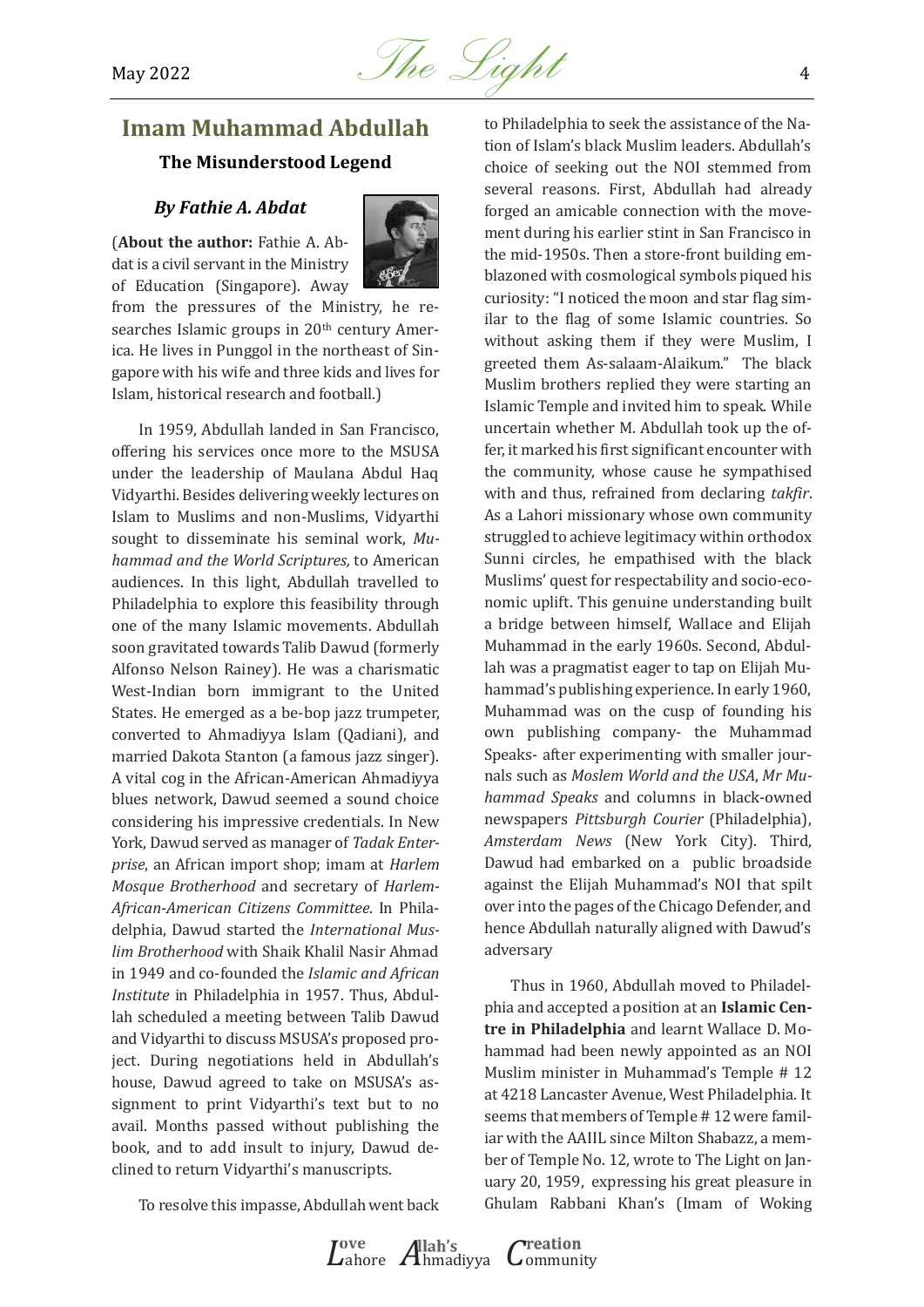

Mosque) favourable write-up on the NOI. He requested for 50 copies of the Nov 1958 issue of the Light to be forwarded to the Philadelphia Temple. M. Abdullah made several attempts to arrange a meeting with WD Muhammad. But these overtures were rebuffed, partly due to the NOI's distrust of Eastern Muslims.

Further, Wallace Muhammad was embroiled in a legal imbroglio, staving off a conviction for failure to register for military service as mandated by the Selective Service Act. Abdullah's stubborn persistence over the phone paid off as he was finally invited for dinner, where they struck a genuine friendship. Over the homemade Pakistani chicken rice and palau (chicken curry), Abdullah was quickly impressed at Wallace's command of Arabic, "I was amazed that there was no difference in his accent, articulation or enunciation". He described his new student as "bright", "conscientious…whatever lesson I gave him, his results were very good". WDM corroborated that Abdullah mentored him in "Urdu lessons," the Indian language. He gave me recitations in Qu'ranic reading and just religious discussions. It was not so much in-depth but mostly surface religious discussions". WDM might have underestimated Abdullah's influence in shifting the spiritual direction of Temple # 12.

Soon after Abdullah's lessons, Wallace Muhammad embarked on a clandestine Sunni-fication of Philadelphia Temple #12. Shakir A. Mahmoud, a member of the Philadelphia Temple, noted how between 1959 and early 1961, Minister Wallace Muhammad steered his congregation away from Elijah Muhammad's black nationalist tenets. *"He was teaching his people, the membership of Philadelphia, more knowledge of Prophet Muhammad, more knowledge of the Holy Quran, deemphasising his father's (Elijah Muhammad) role. He did not emphasise his father as PROPHET Muhammad. He taught them about the late Prophet Muhammad. And he taught Arabic. I showed him how to pray (perform salaat according to Sunni Muslim ritualistic prayers). And so therefore, his temple was uniquely advanced.* Ozier Muhammad, another Philadelphia member and grandson of Elijah Muhammad, recalled how Wallace explained the theological distinction between NOI and Sunni Islam, where the black-nationalist emphasis was only necessary for the 1930s but was to be relinquished in the 1960s.

Further, Wallace relaxed the quota on the number of *Muhammad Speaks* newspapers to peddle and the amount of weekly charity to be paid, such that Temple # 12 swelled in membership from 67 to 500 members. Hence even in this early period, Abdullah helped Wallace Muhammad transform the Philadelphia black Muslims into a more orthodox Islamic movement. This relationship continued to grow and prosper until the Lahori's death.

At the end of the NOI Saviour's Day Convention in Feb 1961, Wallace arranged for Abdullah to meet the black Muslim Messenger Elijah Muhammad for dinner. They discussed Islamic movements in the West. A curious Elijah questioned why "Eastern Muslims" like Abdullah propagated Islam into western countries such as the United States. Abdullah contended that tit-for-tat retaliation was necessary to counter Christian evangelicalism in the East, "*The English sent missionaries to India to convert them to Christianity… To turn the tables gave the Indian a superiority complex*." In turn, Abdullah queried Elijah on the NOI's heretical practices. Elijah rationalised that instantaneously imposing orthodox Islamic duties would deter his followers, "*Don't think I'm against following Islamic teachings. If I overload my followers, they will run away, so I'm teaching them bit by bit*." Hinting at a gradual future Islamicisation of followers. Yet, Elijah Muhammad was barely embittered by Abdullah's encroachment into his black Islamic universe, even offering his guest one hundred dollars at the end of dinner, claiming, "*Brother, this is America, you need money*". These early culinary encounters with Wallace and Elijah Muhammad proved a pivotal moment in his Lahori-Nation of Islam relationship as allegiances were born and won over fine sumptuous meals.

Following Abdullah's momentous encounter with the Honorable Elijah Muhammad, the AAIIL published a stirring article on the NOI in *The Light* on May 8, 1961. Though the Lahoriaffiliated Woking Mosque (Britain) publicly severed ties with the NOI in 1959, the AAIIL embraced a more tolerant approach following

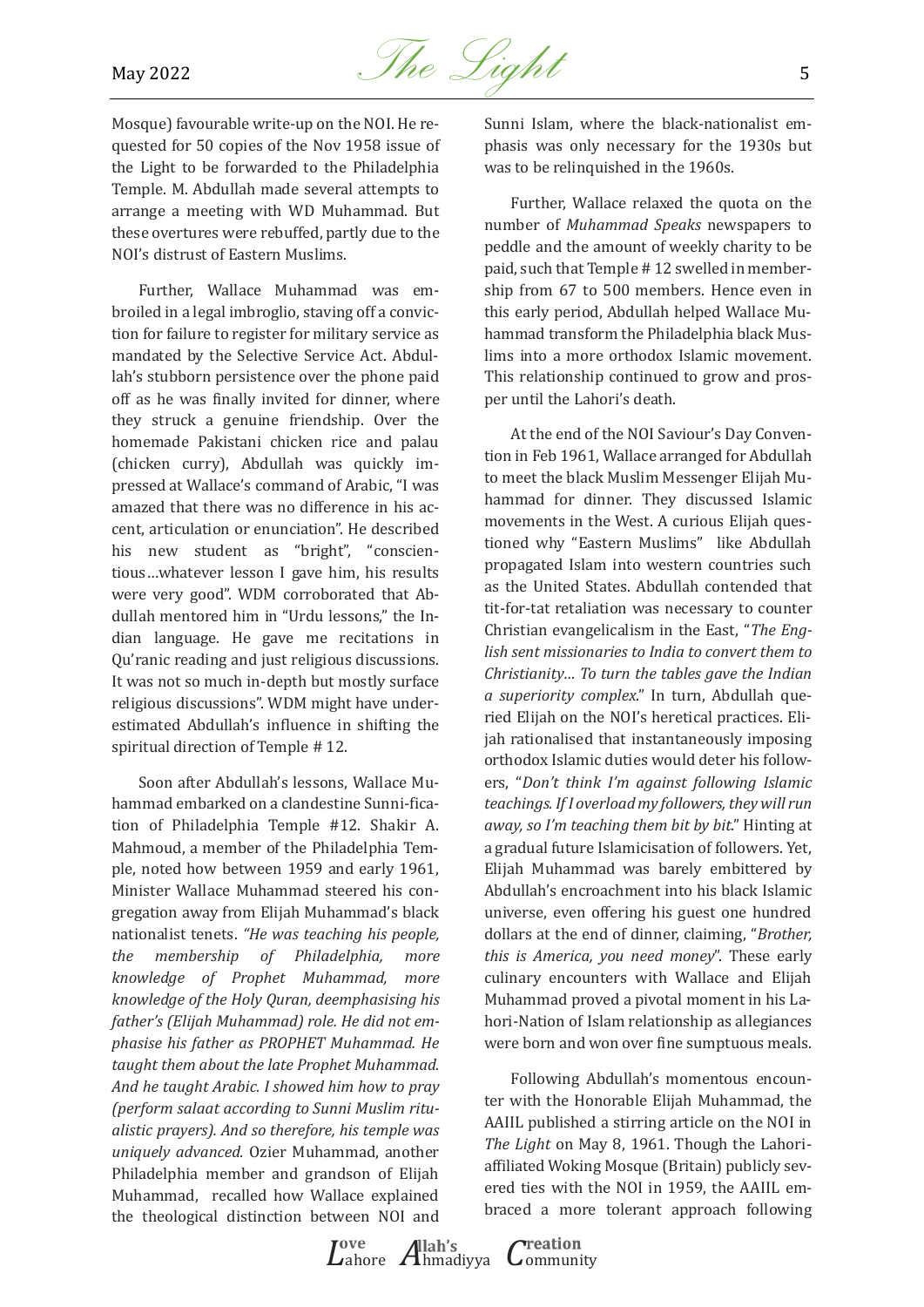

Abdullah's lead. The AAIIL commended the NOI for various reasons. First (strategically), the AAIIL was visibly impressed with the black Muslims' astonishing success in gaining tens of thousands of converts vis-à-vis the MSUSA's sluggish torpor. The editor rebuked the MSUSA for losing momentum. "Even that (once) dynamic Ahmadiyya Missionary movement seems to be resting on its oars so far as America is concerned. Will it wake up?" Second (theologically), a core tenet of the Lahori was not to declare *kafir* any community that articulated the *kalimah* to Allah and Prophet Muhammad Ahmadiyya. Third (time), the AAIIL hoped Elijah's deviant, heretical inclinations would prove ephemeral, "*some of Elijah's utterances may not fit with the correct Islamic standards. His hymn of hate against the white man is especially repugnant to the teachings of Islam, which embraces the white and the black alike within its universal brotherhood. But it is a passing phase, let us hope, and an understandable reaction against the white man's hatred of the Negro population*". It was worth being patient with the NOI because of its potential to form a powerful political lobby in Washington's foreign policy in the Middle East. "*If a dynamic minority like the American Negro population embraces Islam and the present anti-white sting in the movement wears off in time, the Islamic influence in America may well be expected to counter-balance the powerful Jewish bloc, which is bedevilling peace in the Muslim countries of the Middle* East". Fourth (socially), the NOI could act as a bridge between Islam and Christianity in America as almost all its members were born and raised as Protestants.

From 1961 to 1970, Abdullah decided not to restrict himself to serving only the Lahori-American cause in San Francisco. Instead, Abdullah (and his family) developed new ideas of what it meant to serve the broader community. He adopted a flexible attitude and readiness to advance the struggles of African-American Muslims, fulfil the spiritual needs of immigrant Muslims and further the spiritual quest of white Americans. Since Abdullah's location in the West was peripheral from the centre of power in Lahore, this position accorded him a strategic form of autonomy. Abdullah immersed himself into the rich tapestry of America's culturally,

religiously complex, fluidic world. He cultivated close networks and sought patronage from seemingly diverse, competing groups. Abdullah became the living embodiment of the cross-fertilisation of ideas through communicating with different religious groups in the 1960s. Those who came into his world were ethnically diverse, frequently overlooked and disempowered.

In Philadelphia, Abdullah and Wallace Muhammad crystallised their friendship further by signing up as members of the International Muslim Brotherhood from 1961 to 1963. Abdullah assumed a more significant leadership role over Wallace Muhammad during this period. The former served as Imam of the masjid, whose members consisted of Muslims from different Asian and North African countries. Wallace took on a lower background role as personal and legal problems confronted him. In mid-1961, Wallace's marriage with Shirley X Allen broke down, culminating in his departure from 704 South 60th Street, Philadelphia. He stayed alone at a hotel at Southdown YMCA, 6545 South Union Avenue, Chicago. On September 16, 1961, they formally divorced, but he was ordered to pay monthly child support on the grounds of desertion. Though Wallace quickly re-married Lorraine X Washington at Cook Country courthouse on October 27, 1961, three days later, Wallace had to report to Cook County Jail as required by the Supreme Court. On November 1, he surrendered to the US Marshall and began serving his sentence at Sandstone Federal Correction Institute. During this period, Abdullah became a religious teacher and editor of the "Muslim Herald" journal, publishing various essays under the title "Islam and Society".

Between 1962 and 1963, Abdullah became one of the founding fathers of the Islamic Society (Centre) of San Francisco, the first masjid in San Francisco and the Bay Area. He spearheaded endeavours to purchase and convert an existing church building into the society's building at 400 Crescent Street, San Francisco. Before this purchase, immigrant Muslims rented sites like the YMCA or school halls to host festive Islamic celebrations. As "Director" in 1963, Abdullah performed Islamic services for the community, including lecturing, officiating

*L*ahore *A*hmadiyya *C*ommunity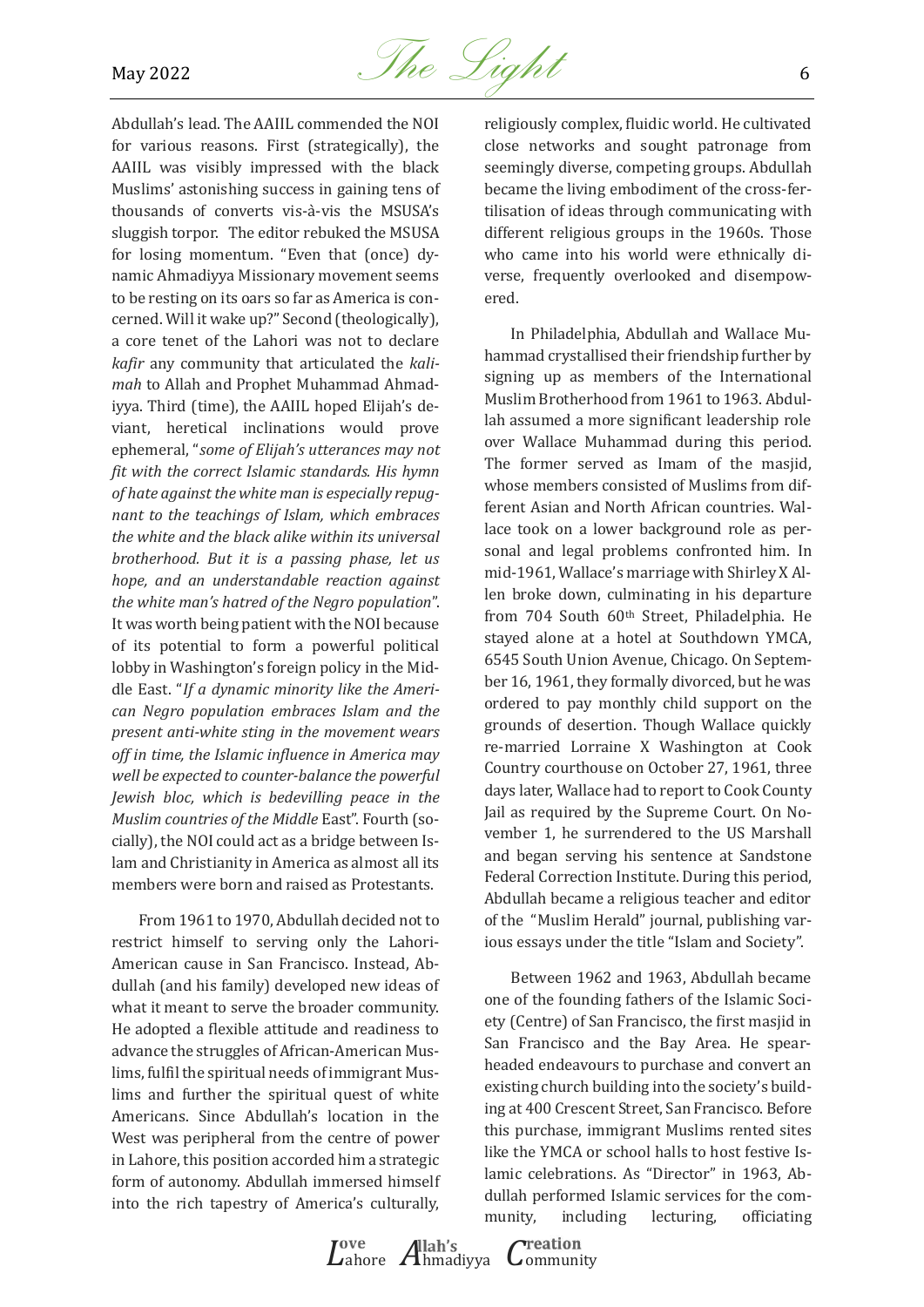

marriages, and teaching Islamic studies. Essentially, he knitted together diverse ethnic communities from Fiji, Pakistani, Middle East and Southeast Asia.

By 1965, MSUSA operations in San Francisco fizzled out as the AAIIL General Secretary wrote to a Glaswegian professor in *The Light* admitting it no longer possessed any mission in the USA, which had to be closed. In my opinion, MSUSA's demise was rooted in wrestling with the same difficulties that bedevilled Lahori missions everywhere- how to negotiate the boundaries between Lahori and other Islamic movements. The MSUSA's strategy of reaching out to various Islamic groups ultimately altered their own group identity, creating a profound dilemma. Moving the group closer to the middle of the Islamic spectrum raised the question of whether it still retained the Ahmadiyya identity or became indistinguishable from other American Islamic institutions. Hence, Lahori-Americans were compelled to think about their group in different ways. Was MSUSA primarily a vanguard spearhead acting in the name of other American Islamic groups? Or had MSUSA become reconfigured as a strictly mainstream Islamic group? For the MSUSA, a fundamental reassessment of the nature of the American branch was needed.

In the1960s, Abdullah steered clear of this controversy by moving towards secular pursuits. To financially support his large family, Abdullah secured a position in the DataBase Department of the Wells Fargo Bank of San Francisco, working there from 1963 to 1970- while voluntarily offering his services to whichever organisation sought his assistance. This was demonstrated on October 15, 1965, when Abdullah, in his new capacity as "secretary" of ICSF, delivered a lecture to the Muslim Students Association (MSA) of the University of Washington. Zafar Abdullah, his son, served as an editorial committee member of Al-Ittihad, the newspaper organ of MSA and was nominated as Chairman of the Publication and Information of San Francisco College charter between 1965 and 1966. The MSA, founded in 1963, was still in its rudimentary form. Over the next two decades, it emerged as the most successful national Muslim organisation for immigrant students in American universities and colleges. Abdullah and Zafar partook in the MSA's lofty aims to cultivate religious identity and spaces and strengthen fraternal bonds among Muslim students in a non-Muslim country.

1970 marked a pivotal turning point in Abdullah's Islamic activism as he retired from his banking duties to devote and immerse himself fully into religious work. Within his local Bay Area community, together with Lady Khadija McGavin, Abdullah formed a group for the budding Shi'ite Iranian community by conducting weekly Islamic religious education for Iranian children living in Bay Area. Moreover, they undertook the project of purchasing gravesites and performed funeral rites for hundreds of Iranian Muslims.

Beyond his immediate locality, the 1970s saw Abdullah re-joining the AAIIL with renewed vigour and experienced an astonishing ascent through the ranks to achieve the pinnacles of power in the AAIIL. Abdullah's reprisal of his AAIIL role dovetailed with the Lahori-Americans' re-emergence in the late 1960s. After MSUSA ceased operations in 1965, the Lahori-Americans had successfully resurrected themselves by reinventing their identity as part of a broader Western hemisphere alliance of Lahori missions.

In the inaugural 1968 Convention held in Trinidad, the AAIIL took its first forays on a regional grouping of foreign missions in the Caribbean and South America as part of its new strategy to try to fulfil Ghulam Ahmad Mirza's prophecy of the Sun of Islam rising in the West. In April 1969, Californian Lahori delegates attended the 2nd Ahmadiyya Convention in the West held in Guyana. Here, the "Ahmadiyya Anjuman Isha'at Islam for Western Hemisphere" was officially formed under the leadership of Aziz Ahamad (as President) and Maulana S Tufail (as patron). This bloc pledged to be more receptive and adaptive to formulating indigenous solutions to the local conditions of the different countries it encountered: "*the Movement (sic) has addressed itself to the urgent and pressing task of interpretation and application of the principles of Islam to these areas of human development and experiences in the new* 

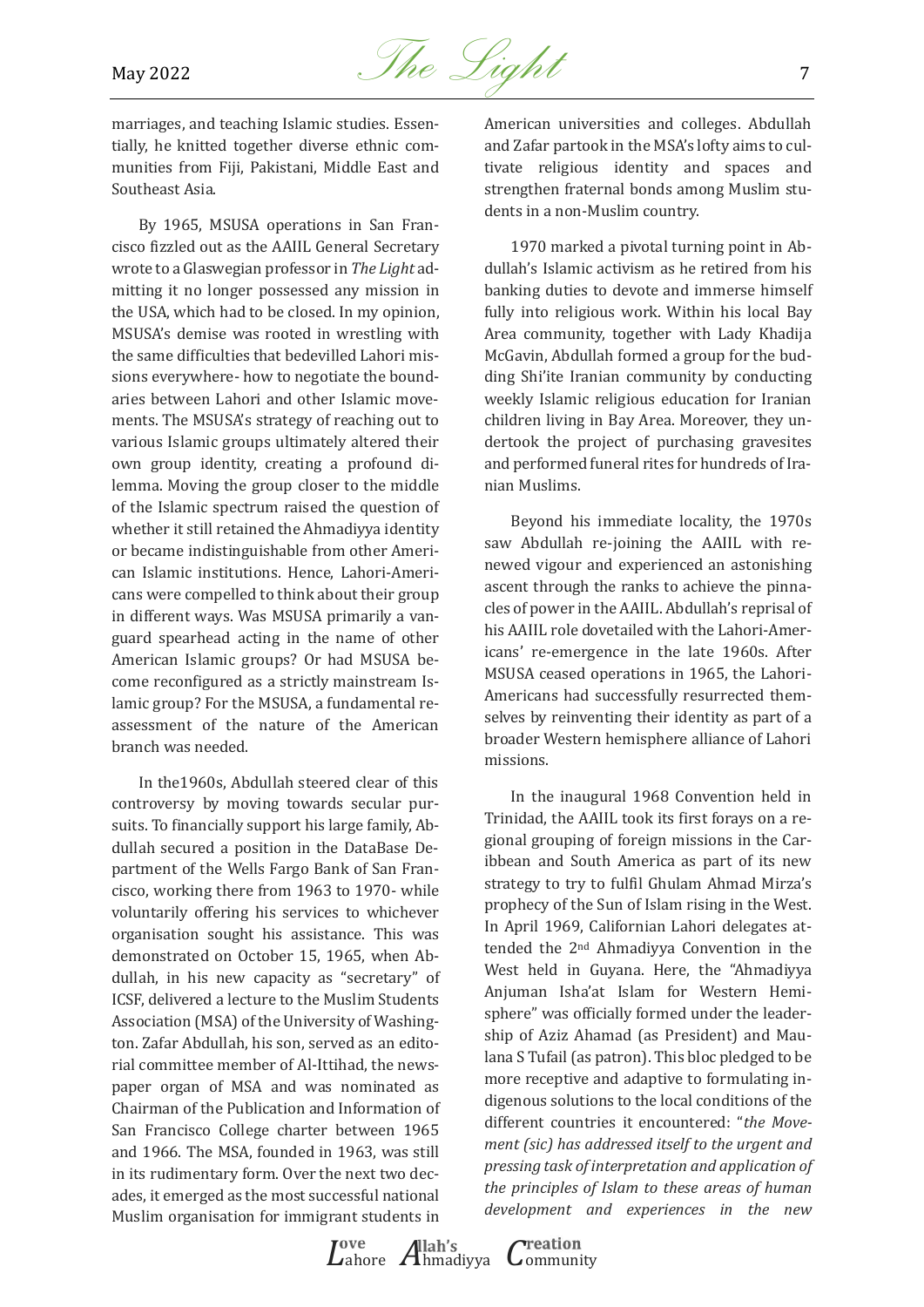

#### *emerging Caribbean*".

In August 1970, Abdullah marked his return to Lahori activism at the Third Ahmadiyya Convention in the West hosted in Surinam. Ameer of AAIIL, Maulana Sadruddin's visit and a record gathering of more than 200 foreign representatives from Surinam, Trinidad, British Guyana, Britain, Germany, Pakistan, and America headlined the event. First, Abdullah was part of Maulana Sadruddin's travelling entourage for the Second Ameer's debut venture into the Western Hemisphere. Second, Abdullah also took on the correspondent's role in covering the event for The Light. He noted how "Hazrat Ameer moved among the audience as one of them and talked to each member of the jamaat. It was an atmosphere of unalloyed fraternity. There was no trace of *pirdom* or splendid isolation as is usually seen when a religious leader is among his votaries who kow/tow to him". At the end of the tour, Abdullah reported on the successful conclusion of the Convention that saw the Ameer open two new mosques, lay the foundations for the third and boasted of 189 new AAIIL members taking bai'at (oath of allegiance).

A few months later, Abdullah's eldest son, Akbar, returned to the AAIIL. During the December 1970 Annual Jalsa in Lahore, Akbar fortuitously encountered Minto, his former MSUSA President. Minto encouraged him back towards the path of Lahori activism after a decade's absence. Like a born-again Ahmadiyya, he penned an extensive article imploring the community to ramp up their missionary strategies through a multi-pronged approach: (i) expanding their scope of outreach by proselytising to society's downtrodden and rehabilitating them, (ii) striving for economic self-sufficiency through modernisation and diversification of the AAIIL's revenue streams, (iii) greater political engagement with Pakistan's corridors of power as a co-constructor of the country's constitution, (iv) advocate better synergy between the experienced and youthful Lahoris- while urging the youths to take on the baton of leadership and called for the senior members to maintain direct contact with youths to strengthen the faith to "*act as a deterrent and bulwarks against the spread of hippyism*". Akbar represented the small band of ambitious Lahoris who ranked below the older

vanguard in position and influence but desired to infuse the movement with renewed vigour. Although better educated and more attuned to the demands of modern society and less burdened by the ideological fissures of the past, they shared the misfortune of being edged out in terms of decision-making. He hoped his insights would percolate their way to the top-policy making bodies. Unlike others who only looked to Lahore for inspiration, Zafar suggested learning from Qadiani and Christian movements about alternative approaches to membership, publication and finance. He underscored that the group could only advance if they looked beyond tried and tested proselytising methods and dedicated themselves to financial restructuring.

On December 24, 1972, Abdullah sent a tape-recorded message to attendees gathered in Dar-us-Salam Colony, the new headquarters in New Garden Town, Lahore. On this occasion of the 58th Annual Jalsa, he assumed the role of chief apologist, exerting how non-Ahmadi Sunni and Qadiani theology transgressed against the concept of '*Khatm-i-Nubuwat*" (Seal of Prophethood). Instead, Abdullah advanced the AAIIL's exegetical interpretation where Prophet Muhammad was the irreversible Last Prophet of Islam and Jesus would no longer make a second re-appearance, having died naturally in Kashmir after surviving crucifixion. Instead, the 2nd coming of Jesus was to be metaphorically interpreted. Ghulam Ahmad Mirza fulfilled it. The *mujaddid* (reformer) who carried out messianic tasks of "*yaksirul saleeb wa Yaktulil Khinzeer*" (breaking the cross and killing the swine) by successfully repelling Christian evangelical proselytisers and Hindu Arya Samajists in late 19th century India. Realising this to be a controversial departure from orthodoxy, Abdullah exhorted Lahoris to ignore maulvis' accusations of fellow Muslims as *kafirs* (heretics) since the Pakistan government recognised all Muslims as authentic no matter what their school of thought. Ironically, this proved myopic as Ahmadiyyas were constitutionally expunged from the Muslim body-politic in 1974. Paradoxically, Abdullah criticised the Arab world for "neglecting the significance of the Holy Quran" while lauding Al-Azhar scholars who leaned closer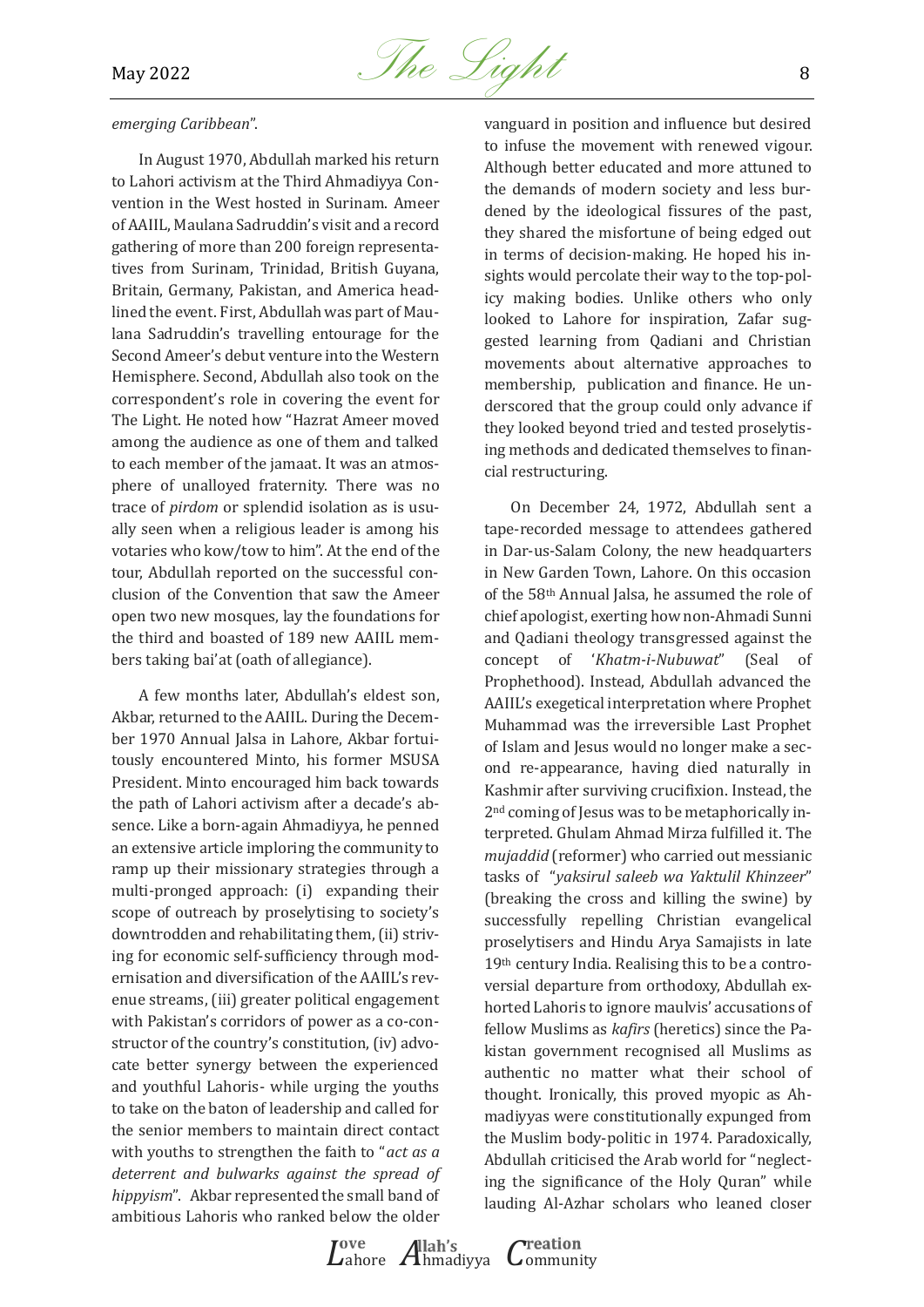

towards Ahmadiyya tenets, including Al-Maraghi, Mahmood Shaltoot and Rashid Raza (who accepted the view of Jesus's death in Kashmir).

Abdullah's return to the AAIIL activities in the early 1970s re-energised the Lahori-American community, which saw them winning several converts. In 1972, Abdul Rahman Libed, an American Catholic of mixed Filipino-white American heritage, declared *shadahah* after regular interaction with Abdullah and Zafar in the family residence in 1540 Haywood, California. In Jan 1974, Abdullah presided over the Islamic conversion of Hasijah Rosefield, a Catholic born to mixed Jewish-Protestant heritage, at the Subud House in San Anselmo, California. The Subud House was an international spiritual association open to people of all cultures, nationalities and creeds brought by Bapak" Muhammad Subuh Sumohadiwidjojo, a non-dogmatic Javanese spiritual guide. Abdullah also urged that scholarly articles on religious issues be churned out more regularly for American readers to accelerate the rate of converts and close the ranks of Lahori Americans.

Since the 1970s, the Lahori transnational conventions, theological tenets and talismanic individuals have stood at the epicentre of African-American Islam's most dramatic transformation of the twentieth century. The Nation of Islam's Sunnification drive owes much to Wallace Muhammad's overseas spiritual jaunts to Lahori conferences that infused him with a deep adoration and intellectual nourishment. Abdullah personally invited Wallace Muhammad to various Lahori conferences, making it hard to overstate the importance of the former on the latter's spiritual and intellectual growth. In 1970, Wallace participated in his inaugural Lahori Convention in Surinam when the recently banished African-American leader arrived as part of Abdullah's entourage of ten San Francisco Lahoris. The interactions with diverse foreign Lahori missionaries from West Europe, North America, South Asia, and the Caribbean would have stirred Wallace Muhammad's internationalist outlook and furnished Lahori tropes and a blueprint for his future leadership position. A few years later, in 1975, Abdullah guided Wallace Muhammad during a whirlwind tour of Egypt, Libya and Saudi

Arabia, where both performed *umrah* (minor pilgrimage) and discussed matters of common interest to both organisations. While visiting Lahore, Wallace visited Maulana Muhamamd Ali's work office in the last days of his life. Staring at the cramped office, Muhammad could barely fathom the author's enormous contributions churned out independently. He asked: "Why didn't you give him a secretary, in fact, a relay of secretaries, to do this enormous work?" - revealing a reverence for the AAAIIL's founding father. Wallace's spiritual travails into the Lahori international universe produced a morally meaningful experience for him since he was seeking spiritual detox at a critical juncture when he was exiled from the NOI. Most critically, Wallace gained a theological apparatus of the *mujaddid* for reconceptualising his new position five years later.

On February 25, 1975, the Honourable Elijah Muhammad passed away from congestive heart failure culminating in Wallace Muhammad's ascent to the vacant throne. But the coronation during Saviour's Day was hardly a straightforward affair as Wallace was viewed by many in the crowd as a usurper, having been exiled several times for heresy. At the highly charged, emotional event, Wallace employed WD Fard's prophesized myth that he would succeed his father, Elijah, to legitimise his controversial ascent. Yet, at the same time, Wallace needed to demystify WD's obscure, enigmatic figure. Fard had traditionally been deified as Allah. To nudge his movement toward Sunni orthodoxy. To justify the nuanced shifts towards orthodoxy, Wallace relied on Abdullah to adorn the garb of a Sunni-fied Fard. The former also employed an Ahmadiyya trope by declaring himself an African-American Islamic *mujeddid* (reformer) in a clear nod to the Lahori theological apparatus, but a still unfamiliar concept to the former NOI congregation.

In the aftermath of Saviour's Day, Wallace deepened his connections to the AAIIL while Abdullah featured more prominently within Lahori ranks. Between 22 and 29 August 1975, the pair participated in the "Seventh Annual International Ahmadiyya Convention", held under the Western Hemisphere Council of AAIIL. Approximately 200 delegates from more than ten

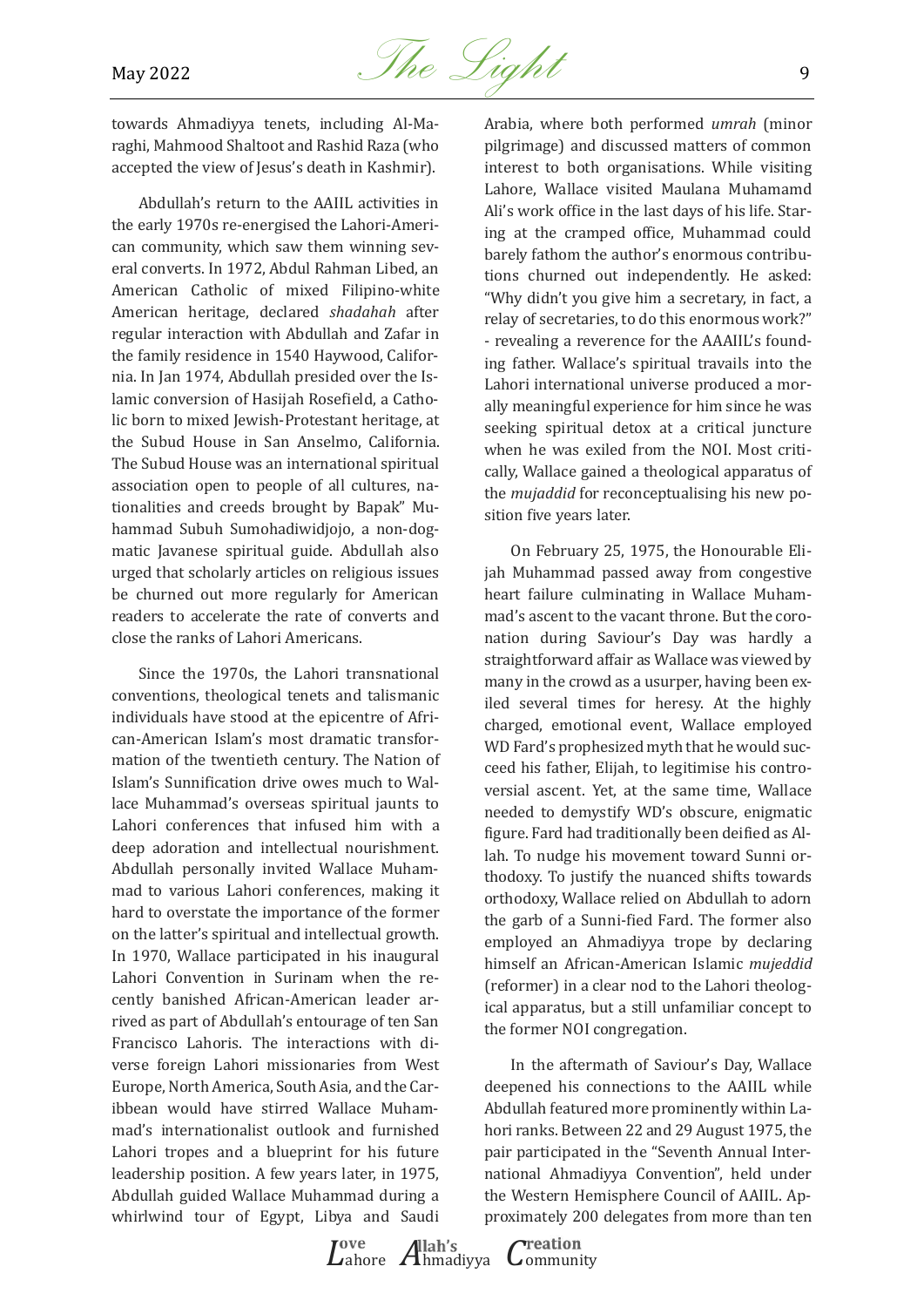

nations, including Guyana, Trinidad, Surinam, Fiji, Holland, Germany, Pakistan, USA, thronged Tooting Hall in South London. The location was a powerful symbol of Ghulam Ahmad Mirza's exegetical interpretation of Prophet Muhammad's vision that the sun would rise in the West in the latter days. In Mirza's vivid dream, he envisioned himself standing on a pulpit in London and catching many white birds under a tree, meaning the sun of Islam would shine resplendently in the Western world upon being illuminated by his Ahmadiyya missionaries. In this spirit, the *Paigham E-Haqq* painted the London conference as a gripping picture of an Islamic victory "striking the first blow in the killing of the Dajjal, Anti-Christ, by the Messiah" over the West. Though Wallace's NOI was not considered a satellite AAII mission, "Hon. Wallace Muhammad, Supreme Leader of the Lost Found Nation of Islam, USA" was more than just a curious observer seated among the delegates. In the opening session, he was to share the news about the recent mass conversion of hundreds of thousands of African-American Muslims into the Islamic fold. For the rest of the Lahori speakers, they would have deemed Wallace Muhammad's recent Sunni-fication of the NOI as empirical verification of Mirza's firm conviction in the Islamic potential in the West. For AAIIL, events in black Islamic America in February 1975 underscored the founding father's primary line on the inevitable march towards Islamic flowering in the West. Wallace's mass conversion provided a compelling justification of Ahmadiyya's relevance because it suddenly seemed to confirm Mirza's prophecies about the rise of Islam in the West.

To cement his affiliation to the AAIIL, Wallace visited the AAIILL Centre in Lahore, Pakistan, on April 11, 1976. As the Central Anjuman wanted Wallace to take something of his experience back with him, they presented him with a photograph of Maulana Muhammad Ali, signed by eight of Muhammad Ali's children, as a token of appreciation. In June 1976, the pair- Abdullah and Wallace- visited Utrecht, Holland, to witness the inauguration of the Lahore Mission. The Holland Ahmadiyya was led by Abdur Rahim Jaggoe, a Surinamese immigrant to Holland in Apr 1975. He warmly welcomed

Wallace, Herbert (brother) and Sultan Muhammad (nephew) as leaders of "2 million zealous Muslims in the United States. Reaching the Hague on June 13, Abdullah, "the Honorary Missionary of San Francisco", was cheered with the slogans of "Long Live Islam" and "Long Live Maulana Abdullah". Over the next few days, Abdullah delivered a few speeches on Quranic teachings and the need for propagation work in the US to a larger than usual Holland Ahmadiyya congregation. It was also significant that during Dr Saeed Ahmad's 1-month tour of international AAII missions between September 29 and November 28 1976, the senior Ahmadi leader chose to include a trip to Wallace Muhammad's Chicago Masjid in his itinerary. After starting with a one-month stay in England, he followed this with trips to Germany, Holland, Trinidad and Tobago, Guyana, and Surinam before culminating his tour with Wallace's Chicago masjid. After Imam Wallace addressed a gathering of 2,000, Dr Saeed Ahmad was invited to speak to the congregation. Wallace's succession as leader of the largest American Islamic movement and close ties with the Central Jamaat provided the AIIL with seemingly indisputable evidence that conditions for an Islamic revolution had dramatically improved. Assured of Wallace's WCIW Islamic authenticity, N. A Faruqi, a prominent Lahori theologian and *The Light* (Pakistan) columnist, vouched for the leader's Islamic legitimacy and piety in April 1977 "we had the good fortune to observe the Honourable Mr W. D. Muhammad from close quarters when he paid us a visit last year. We found in him a devout Muslim of great promise. And it was so satisfying to hear from his own lips that the conversion of his community to Islam began with his father coming across a copy of the English translation and commentary of the Holy Quran by Maulana Muhammad Ali, our late leader." For Faruqi, Wallace's conversion of the black Muslims fulfilled Islamic prophetic predictions. "The above (WCIW's conversion) is only one of the several examples of the truth of the Holy Quran, which proclaimed 1400 years ago that it can and will overcome all hurdles and difficulties in the way of the spread of truth which it contains, the truth of the Holy Prophet Muhammad that 'ultimately the sun of Islam will rise from the West' and the truth of the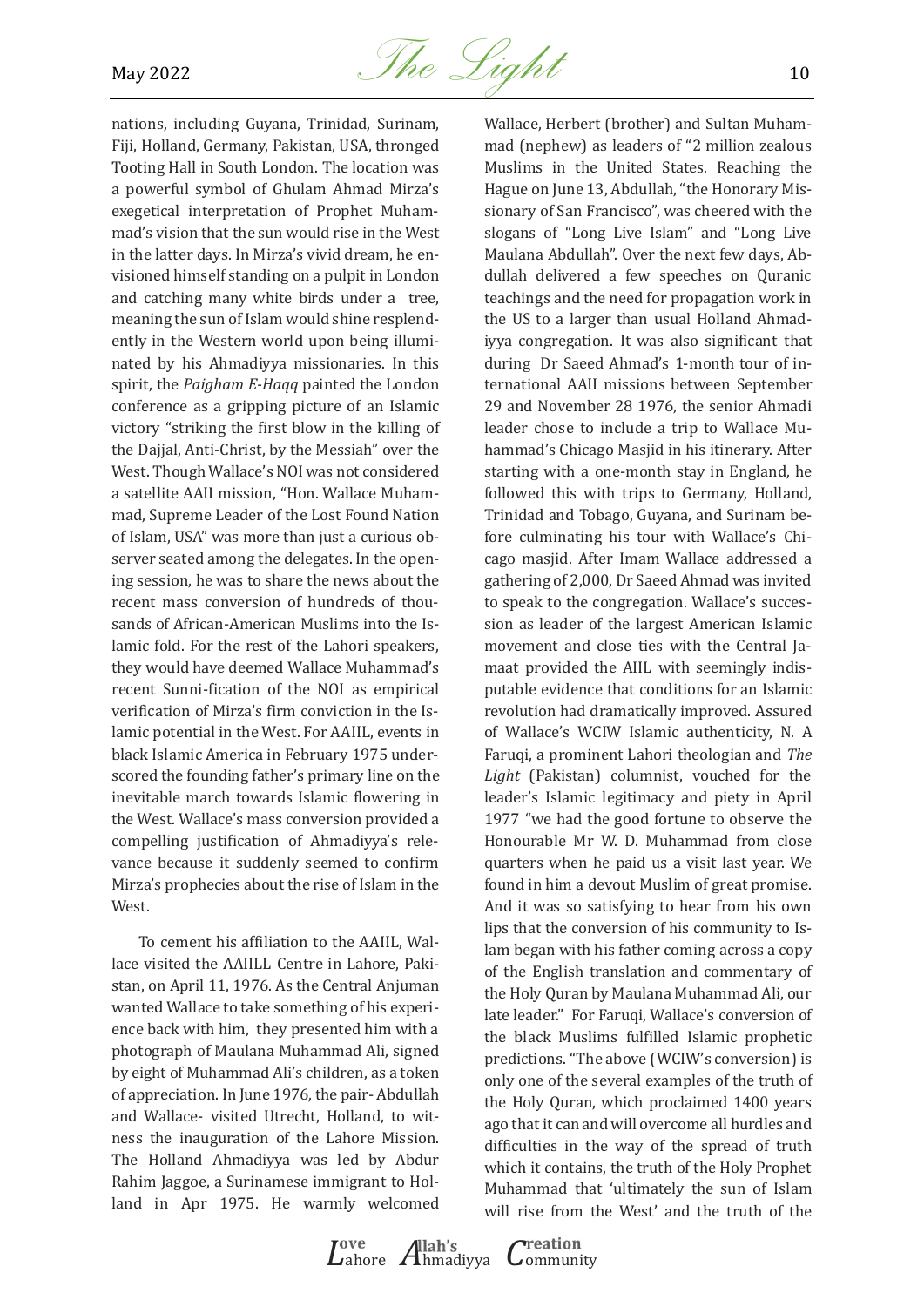

Promised Messiah Hazrat Mirza Ghulam Ahmad Sahib in whose times and through whom this remarkable turn in the history of Islam was predicted by the Holy Quran and the Holy Prophet.

Yet, it was not only Wallace who found himself moving closer into the Western Lahori terrain in the mid-1970s. On the flip side of the coin, Muhammad Abdullah became increasingly entrenched in the African-American Islamic universe. Wallace recruited Abdullah to masquerade as Fard because the newly crowned African-American Muslim leader struggled to walk a tightrope to strike a delicate balance between the requirements of Sunni orthodoxy and the cultic demands of sanctifying the NOI's religious, traditional icons. Abdullah, whose Lahore community similarly endured the tumultuous experience of navigating between the interstices of Sunni orthodoxy and Ahmadiyya nebulous boundaries due to Pakistan's 1974 Constitution that expunged Ahmadis from the Pakistani Muslim-body politic, was deemed the best candidate to assume the enigmatic Fard's personae. In mid-1975, Wallace presented Abdullah to NOI followers at a West Coast regional meeting as an important future leader of the rapidly-changing community., "*This man is an old and dear friend of the family's. Whenever you see him, give him your utmost respect and aid him whenever possible*. By March 1976, WDM began insinuating in *Bilalian News* that Imam Abdullah was WD Fard, with whom he communicated. "*Master Fard Muhammad is not dead, brothers and sisters, he is physically alive, and I talk to him whenever I get ready. I don't talk to him in any spooky way. I go to the telephone and dial his number*." In the late 1970s, Abdullah's symbiosis with Fard was complete. Abdullah was formally introduced to close confidantes as "Farrad Muhammad". Sister Khalilah Camacho Ali, the ex-wife of Muhammad Ali, disclosed she was elated but puzzled at celebrating Fard's birthday with the founder: "I was excited. I thought it was beautiful. But I wondered why his name was different when he … when I saw him the 2nd time. He changed it".

Abdullah's unofficial casting as the ambiguously melded-Fard-Abdullah placed him in a difficult situation. First, the project of superimposing and layering Abdullah's identity with WD Fard seemed a hopeless task, fraught with multiple complexities. Abdullah confided to A. Akbar Muhammad, Louis Farrakhan's representative in 1976, that he was being encouraged to take on February 26 as his birthday. Second, Abdullah realised Wallace's theological sleight of hand. Melding Farad's identity with his own- was controversial and complex and ran the grave risk of committing shirk (impermissible innovation of associating oneself with Allah) - a deviant heretical transgression beyond the boundaries of Islamic orthodoxy. In a revealing interview with Zafar Ishaq Ansari, a Pakistani scholar, Abdullah disclosed the delicate nuances of his balancing act, "It is alright to say I am Fard Muhammad for Wallace D. Muhammad. I taught him some lessons. But I am not the same person (as Fard) who taught Elijah Muhammad, and I am not God." Thirdly, revisionist alterations to WD Fard's role in NOI cosmology were an extremely "high risk, high reward" manoeuvre; that could potentially backfire. Whenever Fard's image was tampered with, it became a lightning rod for emotion and reaction. In 1973, Ernes 2X McGhee's (Hamaas Abdul Khaalis) entire Hanafi family was brutally murdered for his iconoclastic excoriation of Fard as a white Greek charlatan. Throughout the 1970s and 1980s, Abdullah paid the price for silently acquiescing to being symbiotically intertwined with WD Fard. He was hounded and persecuted for years in Oakland by both Sunni and NOI Muslims alike, who found Abdullah's awkward, hybridised half God-half imam caricature proved to be an unsatisfactory compromise. In his desperation and frustration, Louis Farrakhan, a traditional NOI hardliner, even hounded the greying Pakistani residence, "*Farrakhan went to his house at 1540 C Street, Haywood, California and knocked on his door, saying, 'Are you Fard? Are you Fard?' But Imam Abdullah wouldn't even open the door to him; he turned him away*".

Despite the challenges surrounding Abdullah by his association with Fard, this concomitantly came with benefits attached to Abdullah and the American Lahoris. This assured him access to African-American Islamic levers of power and influence for Abdullah within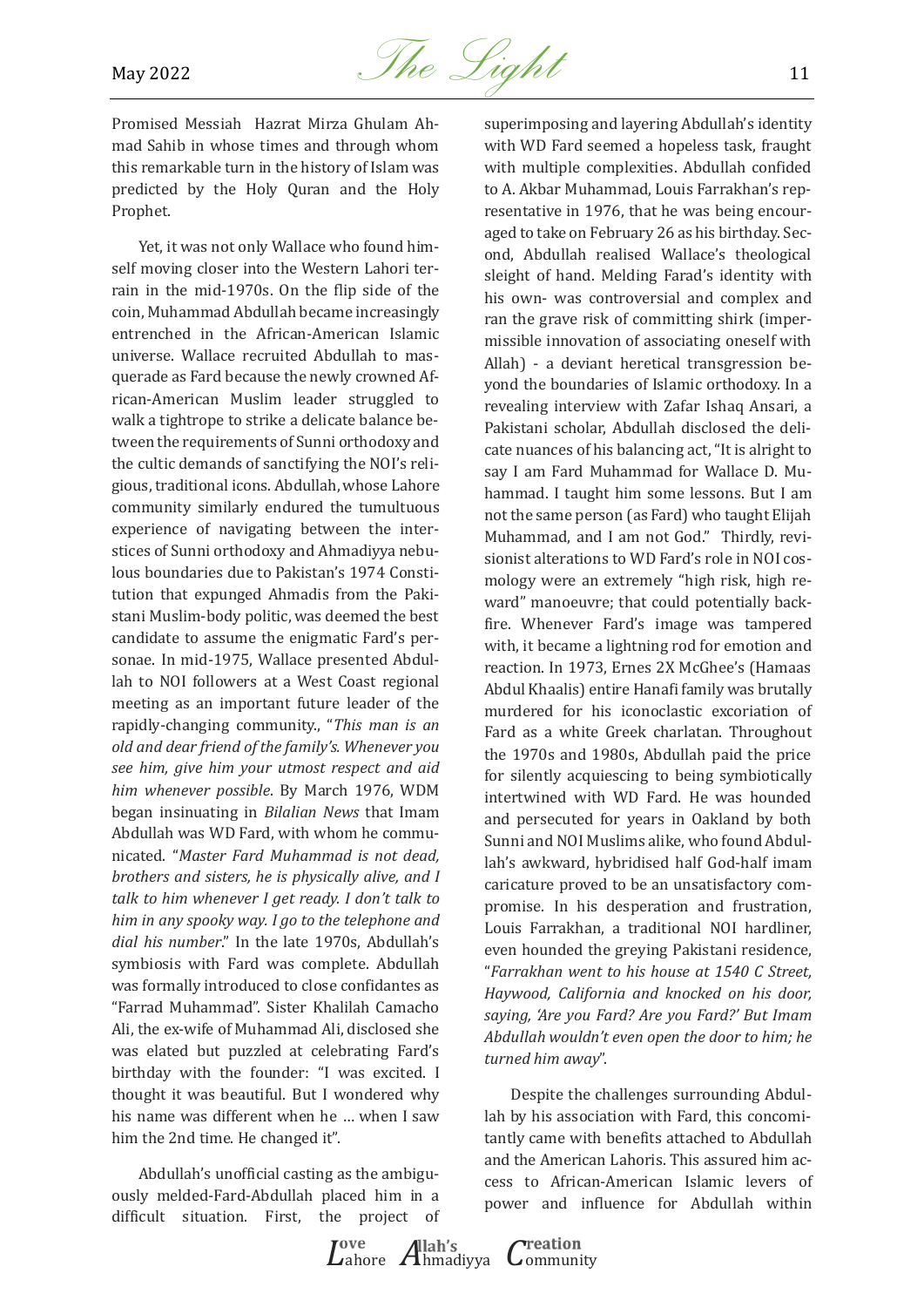

Wallace's community. Within the first year of Wallace's reinvention of the NOI into the World Community of Islam in the West (WCIW), Abdullah was invited to deliver primary addresses in various cities, including Atlanta's Spiritual Life Jubilee, at Elijah Muhammad's flagship mosque in Chicago etc. On September 17, 1976, "Professor" Abdullah was honoured with the historic opportunity to lead the first-ever Jumaah prayer in Muhammad Mosque # 77 in Oakland, California after Assistant Minister Faheem Shuaibe announced the adhan (call to prayer). Abdullah's role was crucial in guiding theological Sunnification and moral purification of the West Coast that had been tainted by the Death Angels' brutal criminality and multiple murders in its previous incarnation as Muhammad's Mosque # 26 in San Francisco.

By the winter of 1976, Abdullah was named Resident Imam of the newly renamed Oakland Masjid on Bancroft and 47th Avenue and entrusted as a spiritual guide over the entire black Muslim congregation residing in the San Francisco Bay area. Initially, his appointment as Imam raised tensions among the Bay Area Muslims. But his congeniality and sincerity soon won over their hearts and minds. He patiently led congregational prayers, managed *shahadah* (conversion) and *qadi* services and wrote books such as Quran Made Easy. Sister Wanda Sabir, an African-American female member of the Oakland Masjid in the 1970s, testified Abdullah as a "lovely man (who) was almost a surrogate dad. He was a beautiful introduction to us of true Islam and its humanity. He loved Islam and the Prophet and was a gentle presence in the East Bay community."

Apart from his responsibilities in Oakland, Abdullah acted as a national spokesperson for WCIW. In a 1977 KTVU Montage Programme interview broadcasted to Americans of all stripes. Abdullah played up the WCIW's new Islamic credentials by downplaying and dismissing Fard's divinity, "*One person by the name of Master Fard Muhammad came to America to teach Islam, and they considered him as Allah, God, coming in the person of Fard Muhammad. So that was the difference: Muslims don't accept anyone after Prophet Muhammad as Messenger of Allah, and Muslims don't think Man can be God*." To a broad audience, Abdullah keenly painted the WCIW in Sunni brushstrokes in stark contrast to the NOI's heterodoxy. Yet, in Aug 1977, in an exclusive interview in the monthly *Bilalian News* publication, Abdullah de-emphasised the differences between the WCIW and NOI Islam. Abdullah now exaggerated Elijah Muhammad's Islamic credentials, acutely sensitive to Bilalian readers who had just experienced a capricious conversion. In a drastic reversal from the KTVU interview, Abdullah now played the role of chief apologist for the recently deceased black Muslim Messenger. First, Abdullah lauded Elijah as a successful proselytiser of African-Americans compared to "Eastern" Muslims in America, "*He (Elijah Muhammad) had studied the psychology of the Bilalian people. There were other Muslims who were in this spirit, too, from Pakistan and other areas. But they had not studied the psychology of the (African-American) people, though they spent a lot of money. So they were not successful. But Elijah Muhammad knew the psychology of the people*.". Second, Abdullah sanitised and recast Elijah as an Islamic figure who reached out to Eastern Muslims. In a drastic, radical surgery, Elijah was stripped of his image as a menacing revolutionary black Islamic figure and re-garbed as a genuine pan-international Islamic figure, "*He (Elijah) had no racial hatred as people think. He had the same love for Muslims in the eastern part of the world as other Muslims had*." Moreover, in another liberal experimentation with truth, Abdullah hailed Elijah as a bona fide, sincere Muslim whose endeavours to introduce the seeds of Islam into America were respected by "staunch Muslims" in the Eastern world, such as Libya and Pakistan. Rather than conventional stinging Sunni Islamic rebukes towards Elijah's group in the 1960s, M. Abdullah sincerely sympathised with the plight of the black Muslims as a double minority in America.

In early 1978, Abdullah accompanied Wallace to Atlanta, Georgia, where the Wallace broadcast a five-hour speech to 200 mosques announcing the creation of a 17-member Council of Imam. Abdullah was included in this council in an advisory capacity. This declaration sparked media a frenzy over whether Wallace was permanently stepping down. To clarify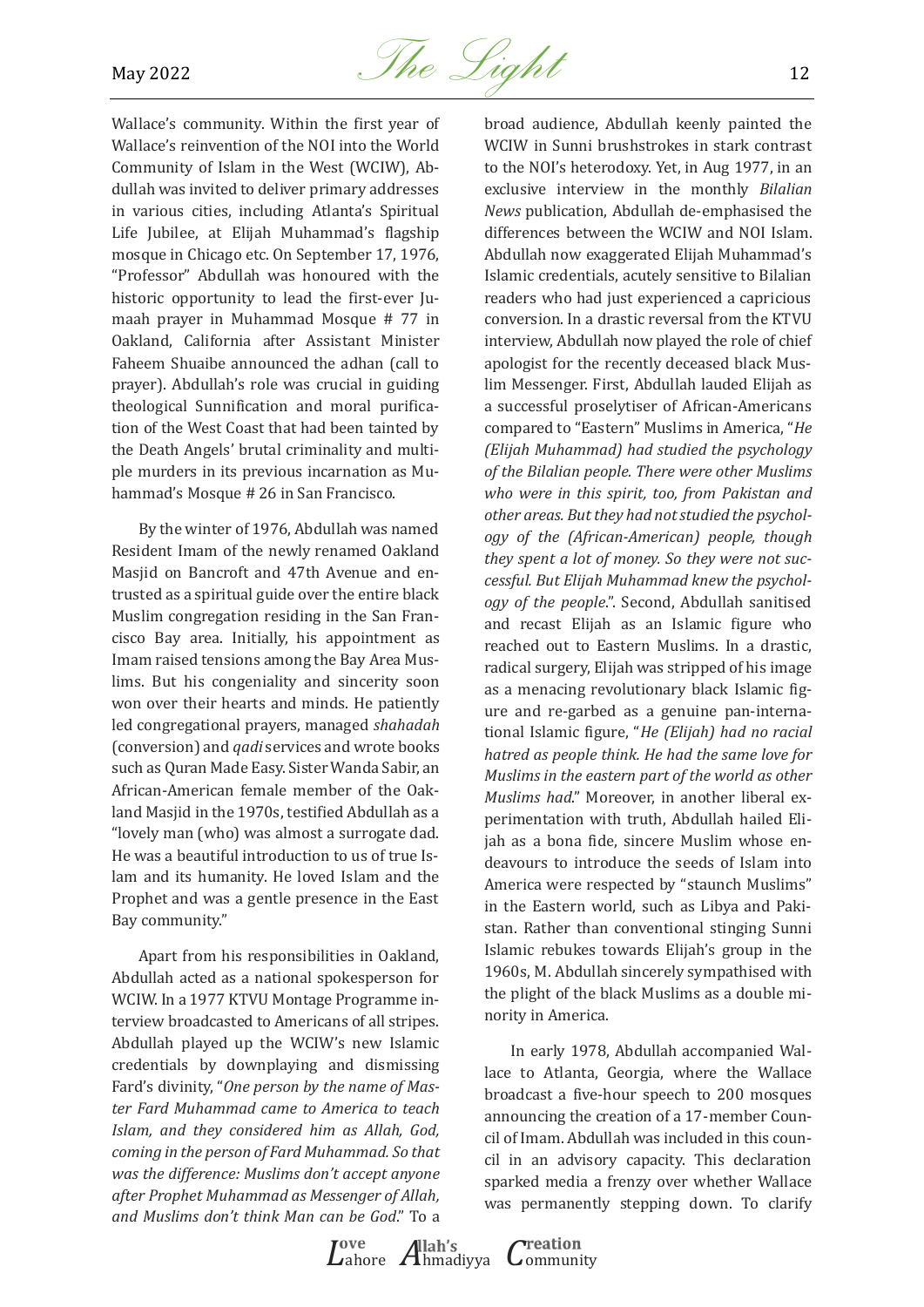

matters, Abdullah phoned up the *Oakland Post* to declare that Wallace was merely decentralising the chain and command. But not relinquishing total control since the Imam Council still had needed to "take Wallace's advice from time to time" and reassured readers the African-American Muslim community remained "unshaken by his move". Abdullah, a trusted confidante, acted as spokesperson, reminding all Bilalians of the need for "unity and loyalty and expressed hope that sects would not be created."

Abdullah's elevated status among Wallace's followers created favourable conditions for a Lahori revival in America that suddenly appeared propitious between 1976 and 1977. On October 15, 1977, the Ahmadiyya Anjuman Ishaat-i-Islam, USA (AAIIL-USA) was officially (re)opened with the central office in Newark, near San Francisco, USA. The opening ceremony was performed by Dr Saeed Khan, then Vice-President of AAIIL and Chairman of the Foreign Missions Committee, whose appeal to the Oakland Jamaat contributed \$6,000 for funds. The new AAIIL-USA nomenclature was not mere window-dressing. Reformulating the group's identity, the imam and his co-religionists took pains to set themselves apart from the earlier versions of themselves as the MSUSA. The AAIIL-USA promised deepened integration into mainstream American society while not abandoning their regional affiliation to the Ahmadiyya Western Hemisphere bloc nor their international links to the Central Anjuman in Lahore, Pakistan. Its immediate aims included coordinating and enrolling scattered Lahoris scattered all over the United States to settle the heavy debts incurred to purchase the building. By late 1978, Abdullah made way for Imam Andrew Mustafa Hassan as Imam of Wallace's Oakland Masjid as he had grown weak and could not continue with the hectic duties. Yet, Abdullah remained politically active as AAIIL's official representative and honorary missionary in the United States and whose home address at 1540 C Street, Hayward, California, was enumerated in the *Light (Pakistan)* as the primary contact point.

On May 26th1979, the AAIIL-USA held a "Promised Messiah Day" at its centre at 6915 Sunkist Drive, Oakland, California. This public

meeting illustrated the increasingly interlocking nature of Wallace's and Abdullah's communities as it attracted more than 60 attendees, and a mixture of Pakistani AAIIL and Bilalian Muslims appeared together. Organised by Zafar Abdullah (Secretary of AAIIL-USA), he invited Masud Akhtar as the chief speaker, who emphasised the historically linear chain of emplotment between Lahore Ahmadiyya and American Islam. He narrated how Ghulam Mirza initiated the breakthrough by converting Alexander Webb, a white American, in the late nineteenth century. This was subsequently followed by Maulana Muhammad Ali's translation of the Quran that guided Elijah Muhammad's NOI from the 1930s to the 1970s. These bonds culminated in Wallace's Islamic community, whose "(*about) half a million members of the Community of Al-Islam in the West all owe their seeing the light of Islam to the Promised Messiah*".

Having stabilised the AAIIL-USA, they turned to support other Lahori missions in the Western Hemisphere. Zafar and Zakia Abdullah attended the SIV Jubilee Celebrations in Surinam in November 1979. They, alongside other delegates from Guyana, Trinidad and Tobago, Fiji and Holland- helped raise funds for the proposed construction of a new complex coupled with an Islamic school for youths and training center for missionaries. A few months later, in 1980, the AAIIL-USA leveraged the momentum to establish *The Islamic Review*. It was the first Lahori publication exclusively devoted to Lahori American affairs. With Noman Ilahi Malik, Zafar Abdullah formed the editorial board from 3691 Walnut Street, Newark, California. It acted as a vital social network binding the Lahore Ahmadiyya American community through disseminating announcements and articles. In 1983, the Annual Review effusively commended *Islamic Review* for its wide circulation in libraries and praised AAIILL-USA leaders as "model mujahids". Apart from serving the Lahori American community, The *Islamic Review* also illuminated positive light on Wallace Muhammad by favourably reviewing the progressive leader's book *Religion on the line,* which featured a dialogue with officials from the California Department of Corrections and other spiritual leaders. In July 1981, Dr Saeed Ahmad Khan, Senior Vice-

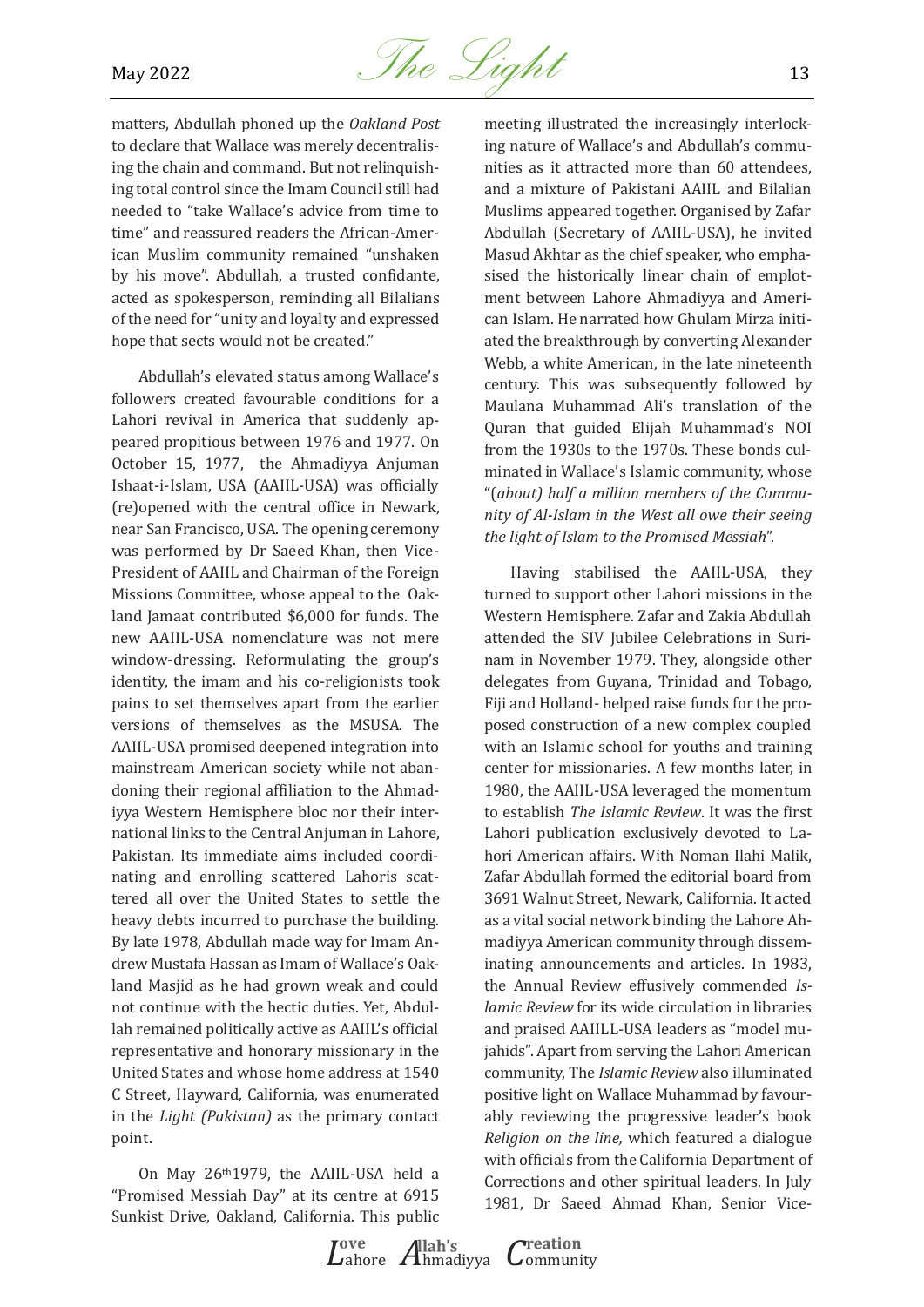

President of AAIILL, flew from a European tour to America to visit and monitor the Newark, California branch. The retired physician and Chairman of the Foreign Missions Committee took this opportunity to join the 100 members for Eid Celebrations extensively covered by *The Observer*, a weekly African-American newspaper in San Francisco and The Newark Times. The former portrayed the Lahori Americans as a modern, progressive community whose congregation "did not wear veils like done in some Muslim countries, their faces were uncovered during the service". On August 18 1981, Zafar Abdullah, now President of AAIIL-USA, organised a farewell reception for Khan at Newark Community Centre, where US\$40,000 was quickly raised to finance the creation of a new London Centre. The injection of funds salvaged the desperate situation of the loss of the Woking Muslim Mission building. It was used to acquire a new 'Darus-Salaam' (House of Peace) abode along Stanley Avenue, Wembley, London, that officially opened on August 27 1982, under the watchful eyes of Dr Saeed Khan, newly minted Ameer and a large American delegation.

Personally, for Abdullah, 1980 marked the apex of Abdullah's involvement in the AAIIL at the 66th Annual Jalsa (Gathering) at Dar-us-Salam. A historic occasion because it attracted the largest number ever of foreign delegates from the USA, Indonesia, Fiji Islands, Holland, Surinam, Guyana, Kashmir, etc., and it marked the final meeting of the 14th C Hijrah, as well as the first meeting of the 15th C of the Islamic era. In preparation for the momentous event, Abdullah was entrusted with publishing and editing the signature event's promotional brochure. To finance production and publishing costs, Abdullah invited Lahori Ahmadi brethren across the world to contribute. The dizzying array of characters- all connected via Abdullah - who sponsored the booklet- ranged from Ahmadis in Ohio, California, Guyana and Holland. Even Yusuf Bey, the owner of Your Black Muslim Bakery, took out a full-page blown out advertisement in the AAIIL's Annual Brochure. This controversial African-American religious-business group advertised its range of bean-pies, rolls, and cakes whipped up from the spiritual cookbook of Elijah Muhammad's *Eat to Live*. While

Bey's loyalty clearly lay with Elijah Muhammad, Abdullah made clear his organisational affinity by penning an elegiac in honour of three recently departed Ahmadiyya stalwarts - Abdul Haque Vidyarthi, M. Ismatullah, a skilled public debater, and Muzaffar Beg Sateh of Fiji whom "*during my contact with them, I learned a treasure of knowledge, which is serving as a beacon of light in my missionary endeavours*". An impassioned Abdullah urged readers in a millenarian clarion-like call to be ready for the 1st Annual Jalsa of the 15th century of the Muslim Hijra Calendar. He likened the community to be a disciplined Lahori troop "when an army is called for action or when it is to be counted, a siren is blown and on hearing the sound of this siren, …the platoon immediately gathers in straight lines, and none absents himself. The Annual Jalsa's foundations were laid by the Mujaddid-i-Azam, is approaching near, and the siren announcing its arrival is being blown. Please get alert and ready to attend this Convention and have the blessings of this world and the hereafter."

For the event itself, in the last week of Dec 1980, Abdullah brought along his American delegates, including Khalilah Ali (Muhammad Ali's ex-wife) and Imam Nuruddin (an African-American Bilalian Muslim), to Darus Salam, Lahore. There Abdullah delivered a speech on "Rise of the Sun from the West" on December 26, painting a gripping picture of an Islamic victory in the West. He also presided over the final day of the Jalsa. For Imam Ben Nur-ud-Din, this event caused the Bilialian to develop a close affinity with the Central Anjuman. On May 29 1981, the Bilalian delivered a speech in Lahore on the death anniversary of Ghulam Ahmad Mirza. Titled "Bilialian Muslims' Heroic Fight for Freedom", he credited WD. Fard for handing Maulana Muhammad Ali's translation of the Quran to Elijah Muhammad that "enlightened" him to gradually guide his people into the fold of Islam". To crystallise the Bilalian-AAIIL connection further, Nuruddin saluted Ghulam Ahmad Mirza for initiating the Ahmadiyya Movement, which vigorously propagated the truth of Islam to the people in the West.

Though Abdullah's health began deteriorating through the rest of the 1980s, he continued

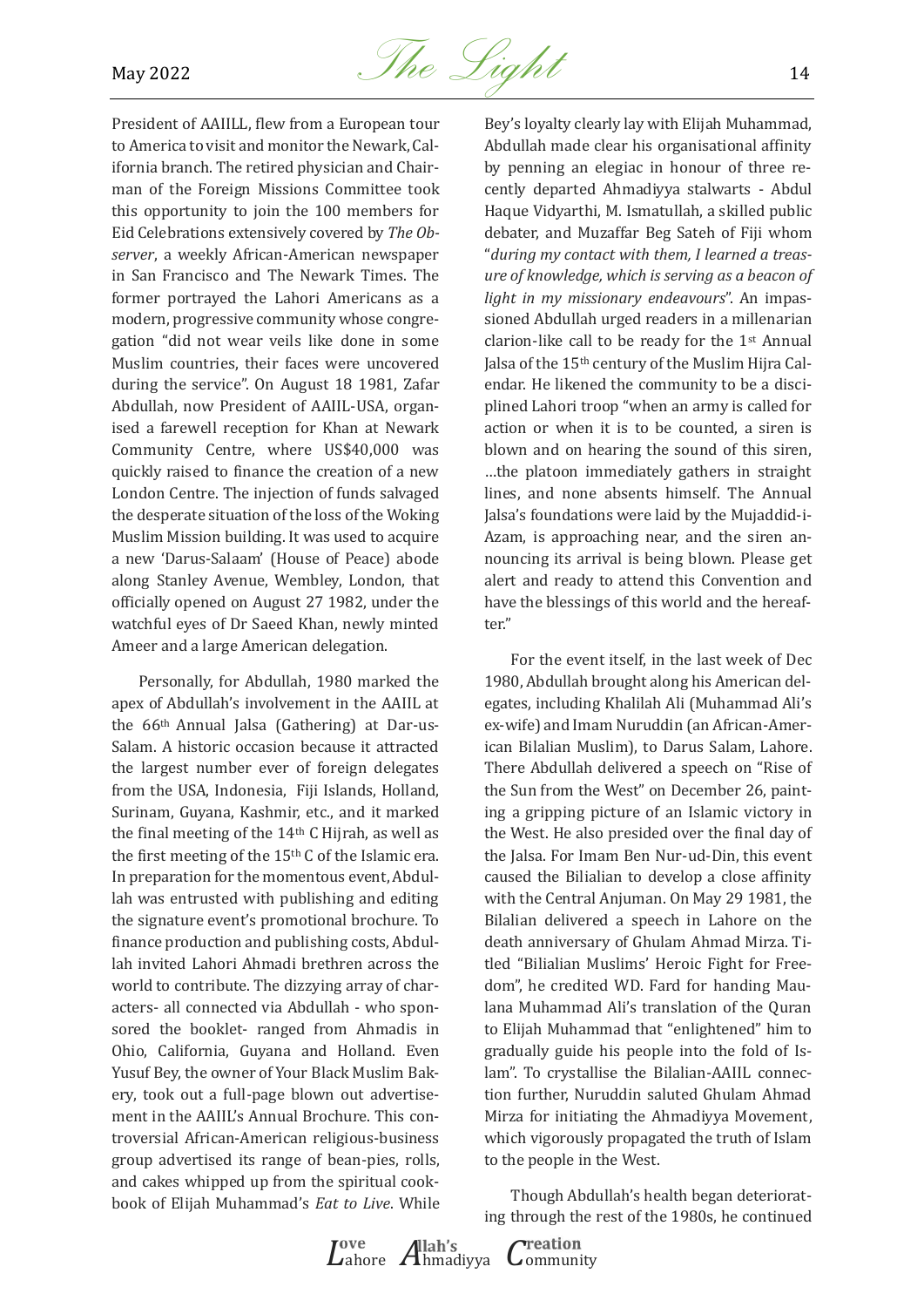

volunteering and missionising out of his residence for the AAIIL-USA. For example, in 1980, Abdullah indefatigably sent newspaper articles from the USA to the Central Anjuman in Lahore, keeping them abreast of the growth of American Islam through personalities like Muhammad Ali, the world boxing heavyweight champion. For his endeavours, N.A Faruqi from *The Light (Pakistan)* praised Abdullah for setting an exemplary example to Lahoris in the West. Further, in late 1981, Abdullah penned a letter in Urdu to the Rawalpindi branch expressing his sorrow at the recent bereavement of Maulana Sadruddin (1873-1981), with whom he roomed in Guyana and Surinam. Abdullah gushed over the ascetic piety of the leader, who was the last official to have personally sat at the feet of Ghulam Mirza as a student disciple. On December 11 1981, this letter was read out by Mian Farooq during the Welcome Address at Masjid Mubarak Rawalpindi Pakistan to international delegates at Trinidad. In late December 1982, Abdullah attended the 68th Annual Jalsa in Lahore to preside over the second day's sitting and delivered a speech stressing the need for punctuality and cultivating positive habits. In 1983, Abdullah underwent open-heart surgery to replace his heart valves. The following year, Dr Saeed Ahmad Khan visited the recuperating Abdullah at his California residence, where Abdullah formally pledged *bayat* at the hands of the AAIIL Ameer. This gave the ageing leader a shot in the arm as he immediately immersed himself in a flurry of American Anjuman projects. Between 1984 and 1985, Abdullah travelled to Mexico several times to meet Major-General Abdullah Saaed to finalise details of Spanish translations of the Holy Quran and "Muhammad the Prophet" literature. During this process, Abdullah forged a strong relationship such that when the famous military leader passed away due to colon cancer in 1988, Abdullah led the *jenaza* (funeral) prayers in Texas. In the same year, Abdullah attended the International Ahmadiyya Convention in Ohio and Annual Convention in Lahore with his wife. Even in the last few years of his life, Abdullah generously donated to the purchase of the New York Jamaat Centre and other projects.

I989 proved to be a year of mixed fortunes

*L*ahore *A*hmadiyya *C*ommunity

for Abdullah. On a personal level, the Abdullah clan experienced several unfortunate incidents. In June 1989, Zafar Iqbal Abdullah, still President of AAIIL-USA, fractured his leg in a car accident. Muhammad Abdullah underwent a laser operation on his left eye. Though his eye-sight improved, Abdullah's general health declined. A concerned Wallace Muhammad came from Chicago to visit the ailing veteran and instructed two African-American Bilalian Muslim brothers to look after Abdullah personally. To formally bestow honours on the ailing Abdullah. He received a Meritorious Award of Excellence from Imam Abu Qadir Al-Amin on July 8 1989, at the Golden Gate Holiday Inn in San Francisco. As "Professor Muhammad Abdullah eats, sleeps and lives Al-Islam for 37 plus years of community service", he was recognised at San Francisco's Third Annual Human Excellence Awards Dinner in the presence of Wallace Mohammed. In December 1990. The Light, Pakistan thanked Abdullah during the historic centenary of the Ahmadiyya movement for being helpful and cooperative in making *The Light* more informative.

On the professional front, AAIIL-USA continued to thrive and expand its scope of operations. In March 1989, the AAIIL-USA Board of Directors called for the formation of an "Eastern Regional Ja'maat" to coordinate and bring all Anjuman members in Eastern states such as New York into a regional bloc. By March, the AAIIL-USA had made several strides on the Quranic translation project into French, Russian and Chinese. It also accelerated transnational networking with foreign missions: by collaborating with the London Mission to publish Ahmadiyya literature and distributing hundreds of copies of American Ahmadiyya booklets to the Berlin (West German) Mission. The Sep 1990 Annual Convention of the North American Jamaat of Lahore Ahmadiyya Movement in Long Island, New York, clearly demonstrated the regionalised, interlocking, dynamic nature of the AAIIL in the West. The missions were rooted in different nations. They were interdependent but boosted each other and theologically banded under a common umbrella. While the New York AAIIL organised and hosted the event, delegates from California, Guyana,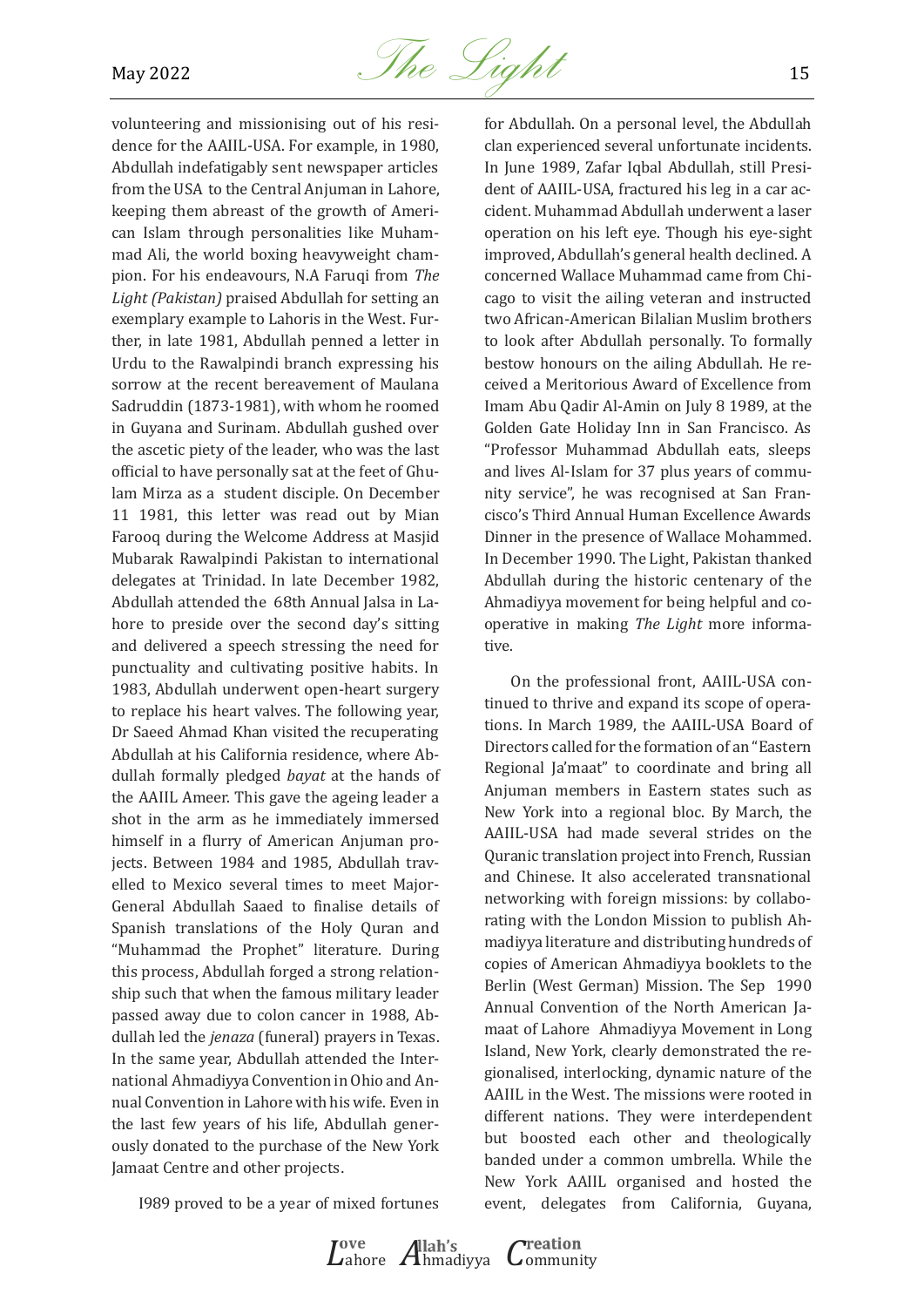

Trinidad and Tobago delivered speeches. Appeals from a Canadian and Trinidadian Lahore delegate for funds immediately brought forth cash, jewellery and pledges of donations worth more than US\$50,000.

On June 18, 1992, Muhammad Abdullah passed away at about 9.15 pm, aged 87 years old, due to heart failure in a Castro Valley Hospital. His death provoked an outpouring of grief and articles. Over 500 mourners attended the burial rites at the Chapel of the Chimes Memorial Park along 32992 Mission Blvd, Haywood, California. Though Wallace Mohammed was scheduled to lead the *jenaza* (funeral) prayers on June 20, 1992, at 1:30 pm, he got delayed at Chicago's O'Hare Airport. Thus, the responsibility fell on Dr Mohammed Rajab Ally, Imam Abdullah's son-in-law. On July 17, 1992, Wallace Mohammed paid a lengthy tribute to his confidante in *Muslim Journal*, "I consider him a very dear friend, in fact, the best friend that I have known. He was the best friend to the Nation of Islam and to myself that I know of. His passing was as the passing of a dear uncle or a very close person." To cope with the relentless outpouring of tributes worldwide, Akbar Abdullah relayed the family's gratitude to his father's well-wishers, "Professor Imam Abdullah was blessed with your friendship, love, and affection during his lifetime service in the cause of Islam".

Unfortunately, the "Fard-Abdullah" narrative showed no signs of abating since his bereavement. Some African-American Muslims, having accepted the Fard-Abdullah narrative, have even deified him by making a pilgrimage to Abdullah's grave in Hayward, California, to offer prayers for WD. Fard. This mythical symbiosis rooted in the mid-1970s took on a life of its own after 1992 due to newspaper articles, speeches, and oral recollections passed down. In 1994, Imam Mikal Saahir published an article in the *Indianapolis Recorder* titled "Man or God" that formally presented "Professor Muhammad Abdullah AKA WD Fard" to audiences outside of the Wallace Mohammed's community. Saahir intertwined the narratives of Wallie D. Farad and Muhmmad Abdullah through twists and turns in a labyrinthine plot from Arabia, Detroit, Mexico, Fiji and finally, San Francisco. In this plot, Fard's re-emergence as the

Islamic Muhamad Abdullah from 1960 was important as a public rehabilitation exercise that sanitised Wallie D. Fard's cultic teachings. In the process, it reconstructed a more palatable image of the founder.

Wallace Mohammed has since corroborated Saahir's thesis in several speeches to close followers. During a 2002 Ramadhan session, he dramatised Fard's 2nd coming in the guise of Muhammad Abdullah, "A hard worker just like Muhammad Abdullah, my old friend. That man was W.D. Fard that is who that was. He came back and made a second appearance in the same way he appeared to get help to us. Through my father and mother, he appeared to again get help for the next progression through me and my wife, Shirley. He came to our house in Philadelphia exactly the way Mr Fard came to my mother's house in Detroit, offering the same assistance." In March of the following year, Imam Charles Zubari Shabazz from the *Muslim Journal* published another article which officially coupled WD Fard and Imam Muhammad Abdullah. Accompanying the article was an NOI portrait of Fard juxtaposed side-by-side with a photograph of Imam Abdullah. "Interestingly, Abdullah's identity overrode WD Fard's birthdate as believed in traditional NOI doctrine, "to set the record straight, he was supposed to have been born in Punjab, Pakistan, in 1905, instead of the 19th-century date that is still recognised by the (Farrakhan's) Nation of Islam (NOI)."

Such misconceptions and blasphemous-like exaggerations about Abdullah's identity have since proven impossible to erase, even though Abdullah himself has never claimed that he was WD Fard. Several former NOI Muslims claimed that Abdullah could not possibly have revealed his identity owing to potential dangers to his life. Bill O' Muhammad exerted, "*Now, could anyone imagine what would have happened had he admitted he was WD Fard to this entire community from coast to coast? With the knowledge of the suffering caused by the concepts of WD Fard in the NOI, he would have had to leave America*." Abdul Latif Rahman, a former NOI lieutenant, chauffeur and personal bodyguard for Muhammad Abdullah, even attributed mystical powers and *mujeddid* status to Abdullah, "*Fard was the*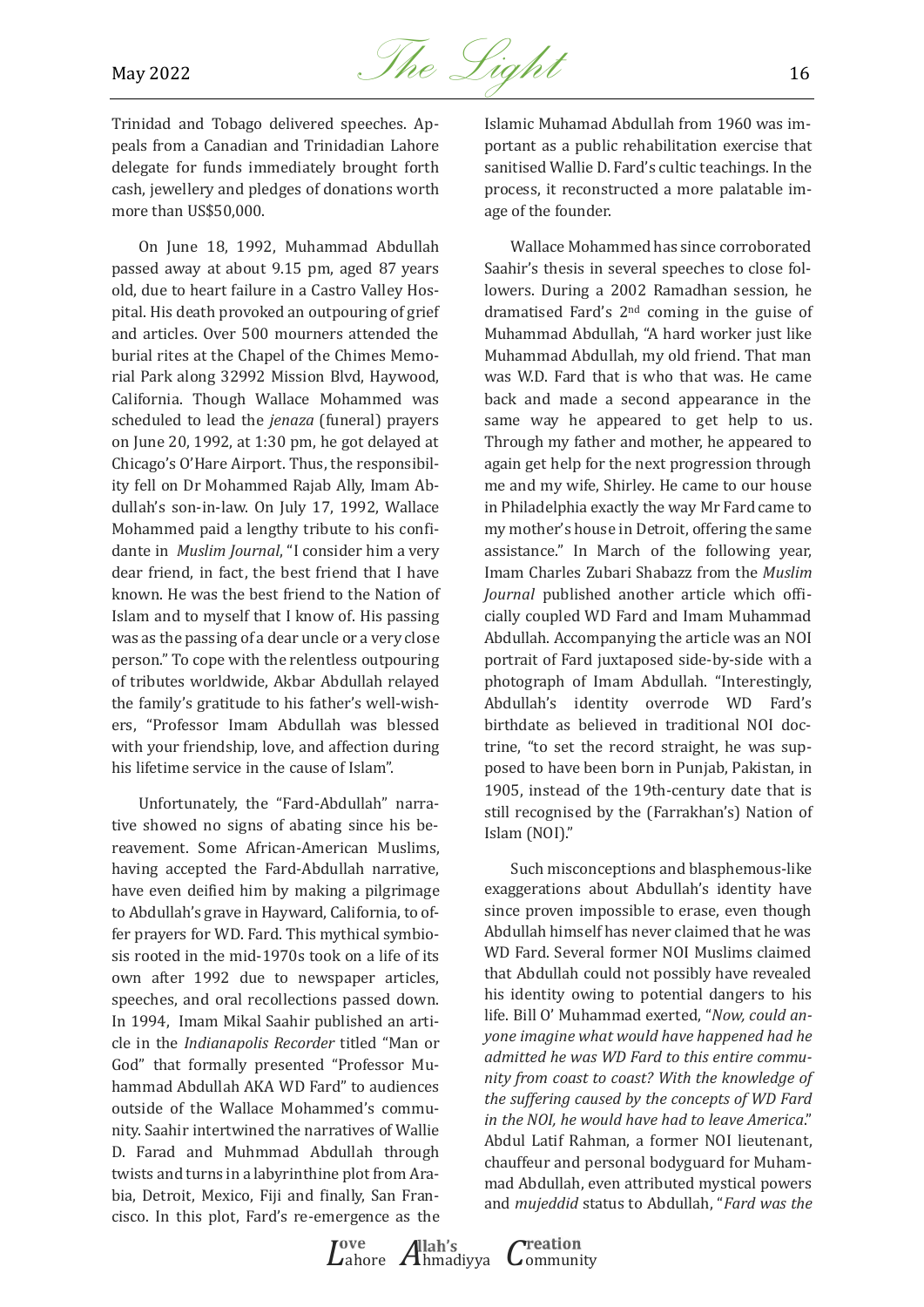

*Mujeddid, and then Warith Deen. They were divinely guided. This isn't a fairy tale. This isn't a made-up story. I've seen them both get revelations. I've seen Imam Warith Deen get into trances, and Imam Muhammad Abdullah used to get into them too*." Wallace Mohammed's African-American Muslim followers found the vision of the Fard-Abdullah caricature alluring and seductive since it provided a complicated linear trajectory from the Nation of Islam to its orthodox incarnation as the WCIW in the late 1970s and early 1980s.

On the other hand, in equal measure, this Fard-Abdullah narrative has repulsed traditionalist NOI followers of Louis Farrakhan, who hated that WD. Fard has been wrenched out of their theological and cosmological context. Their memory of Fard as Allah-God in Person of remains compelling as a liturgical act of devotion in traditional black American Islamic circles where ideas of founding fathers still carry strong resonance and are a veritable national treasure. Thus, they have directed their fury at Wallace Mohammed and Abdullah for iconoclastically blemishing the purity of their Saviour.

Though WDM's reimagination of Abdullah was not quite the character they presented, both the AAIIL and the African-American Muslim communities need not be concerned about the watering down of Abdullah's legacy from this disentangling of myths. This is because the actual historical protagonist that emerges is no less fascinating. Abdullah remains an inspirational, transnational Islamic personality in his own right whose contributions positively touched the lives of thousands of students, South Asian immigrants, African-Americans, and whites in their quest for growth and spirituality. The AAIIL-USA movement he led was neither particularly large nor widespread. But his tireless energies showed the iconic Abdullah as a real person who struggled for his religious passion and love in a perilous world. It is a tale not just amazing for its sheer longevity and mileage covered but fundamentally for Abdullah's values of guts, grit, and perseverance in the face of obstacles. The Imam Abdullah-stripped of excesses remains worthy as a figure of devotion, scholarship and Islamic identification for both AAIIL and African American Muslims. **[\(Return to Contents\)](#page-0-0)**

## <span id="page-16-0"></span>**Immortality Part 3: The Death of Jesus**

*By Imtiaz Hoeseni, Reza Ghafoerkhan, Robbert Bipat* 



**(ILAM broadcas[t https://youtu.be/l8HP0pmdRFo\)](https://youtu.be/l8HP0pmdRFo)** 

## **Is Jesus physically in heaven?**

#### **Question 1: From where does this thought come?**

During the life of the Holy Prophet Muhammad (and before that time), it was already believed that prophets were not dead. This, among others evident from the *Hadith*. An example about Hazrat' Umar: He thought that Prophet Moses had not died but that he had made a journey to Allah and would soon return. Hazrat Abu Bakr immediately indicated that this was not true and quoted the following verse.

*And Muhammad is but a messenger — messengers have already passed away before him ... (3:144)*

Muslims, especially from Asia, have taken over many Christian territories, adopting the prevailing Christian traditions. Because of this, they do not believe that Jesus is dead but has ascended physically to heaven.

The Mufti from Egypt rightly issued a Fatwa a few years ago that believing in the death of Jesus is not an article of faith in Islam. In doing so, he tried to create a middle ground between the people who did and did not believe in the death of Jesus. This was a clear break with the old traditions.

#### **Question 2: What evidence do we have from the Holy Qur'an?**

The burden of proof is on those who believe that Jesus is not dead and has ascended to

*L*ahore *A*hmadiyya *C*ommunity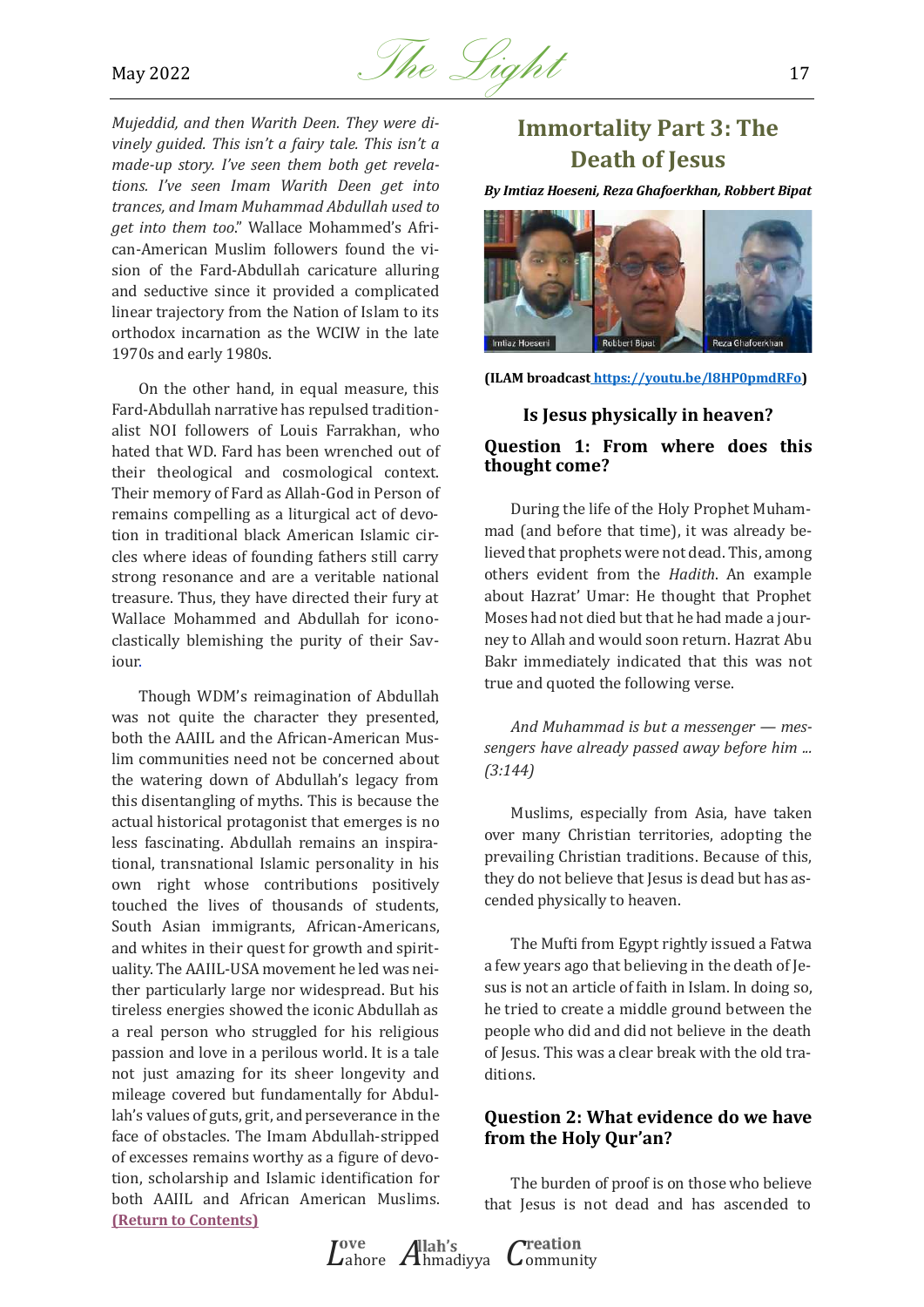

heaven. That Jesus died as a human being is not an unlikely matter. And if you do deviate, you will have to come up with evidence from the Holy Qur'an and the *Hadith*.

Nevertheless, the Holy Qur'an does provide proof that Jesus died as a human being and is not coming back. You can argue the evidence from 3 points of view:

Philosophically, it is said that Jesus is in heaven, without food, without drinking, without his body having changed over the past 2000 years. And if he is really physically with Allah, where is he? For Allah is all-encompassing and omnipresent. So you imply that Allah is, on the contrary, place-bound. This gives Jesus a quality that only Allah has. So, you come into conflict with the first pillar of Islam, *Tawheed*, the uniqueness of God.

Biological: Jesus was a man of flesh and blood. Thus, according to the laws of biology and the Qur'an, like every other human, his body aged during his life, and he died. The human body needs food. We can't get away from that. And in addition, the body is biologically incapable of living for a very long time. The human body consists of cells and organs that need to be maintained. Those cells are replaced several times; however, after multiple replacements, they get old and can't go any further (see part 1 of this series in The Light of March).

Maulana Muhammad Ali quotes, among other things, in his book The Second Coming of Jesus (translated into English by Maulana S. Muhammad Tufail) several verses from the Holy Qur'an and from this source explains that Jesus cannot come as a follower of the Holy Prophet Muhammad.

The Holy Qur'an says in two places (at least) that Jesus died. A direct proof. Namely, chapters 3:55 and 5:116/170

First, some background information - Jesus was a Prophet of the Israelite people and faced opposition like any other prophet. In this case, the priests of that time felt threatened by his preaching. They started lobbying with the

rulers in an area dominated by the Romans, and a political game arose in which they wanted Jesus condemned and crucified. That was important for the (Jewish) priests. For as the Bible says: The one who is crucified or captured is cursed in the eyes of God.

That was the intention. They wanted not only to eliminate Jesus but also to prove that God did not send him. The Holy Qur'an says this:

*And for their saying: We have killed the Messiah, Jesus, son of Mary, the messenger of Allah, and they killed him not, nor did they cause his death on the cross, but he was made to appear to them as such. And certainly, those who differ therein are in doubt about it. They have no knowledge about it but only follow a conjecture, and they killed him not for certain: Nay, Allah exalted him in His presence. And Allah is ever Mighty, Wise.* (4:157-158)

Prophet Jesus received reports from his followers about the plans to condemn and execute him. Next (as it says in the Bible), he made his supplication to Allah and also asked his followers to pray: Pray for me and let this burden pass me by.

And in the Holy Qur'an, it says: *When Allah said: O Jesus, I will cause thee to die and exalt thee in My presence and clear thee of those who disbelieve and make those who follow thee above those who disbelieve to the day of Resurrection. Then to Me is your return, so I shall decide between you concerning that wherein you differ.* (3:55)

Several things are mentioned: "I will make you die". There is a very specific word used for the phrase "to die", namely *tawaffa* (also known as *waffaat*). I will not go into this too deeply now. But all dictionaries agree that *tawaffa* means that Allah takes a person's soul. And therefore, He took his soul. And no other meaning of the word *tawaffa* can be found.

This is also consistent with Bukhari's (B. 65:12) explanation, the most authentic Hadith for Muslims. Thus, "and exalt you" means that Jesus does not die a shameful death by crucifixion, and Allah will confirm his honourable

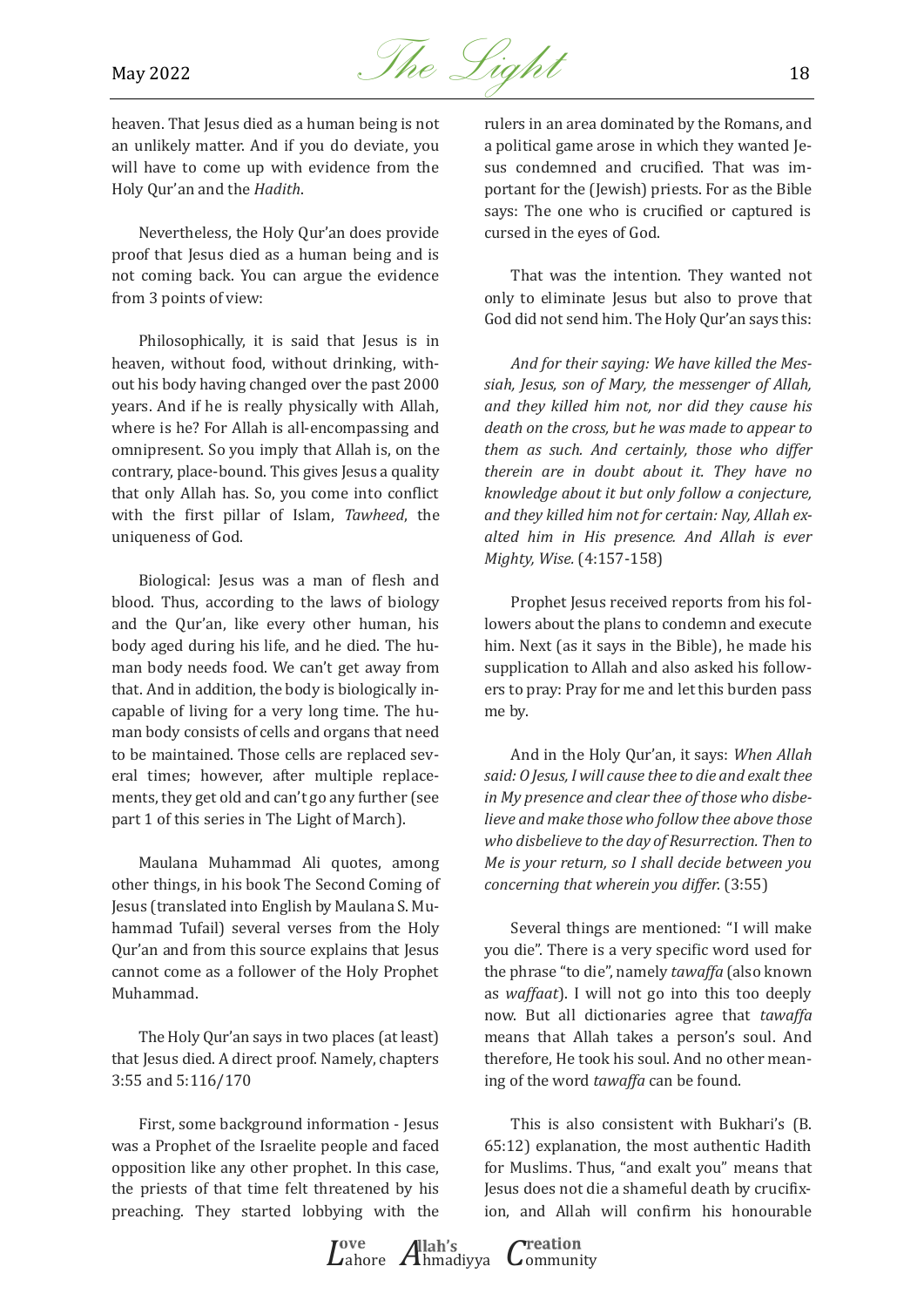

status. Elevating (in Arabic: *Raf*) has a very different meaning here than literally raising him to heaven. But that is what is emphasised by those who believe in the second coming of Jesus. **[\(Re](#page-0-0)[turn to Contents\)](#page-0-0)**

#### <span id="page-18-0"></span>**Dutch Articles**

## **Onsterfelijkheid deel 3: De dood van Jezus**

*Door Imtiaz Hoeseni, Reza Ghafoerkhan, Robbert Bipat* 



 *(ILAM uitzendin[g https://youtu.be/l8HP0pmdRFo\)](https://youtu.be/l8HP0pmdRFo)* 

**Jezus fysiek in de hemel** 

#### **Vraag 1: Waar komt deze gedachte vandaan?**

Tijdens het leven van de Heilige Profeet Mohammed (en voor die tijd) geloofde men al dat profeten niet dood waren. Dit blijkt ook uit de *Hadith*. Een voorbeeld over Hazrat 'Umar: Hij dacht dat Profeet Mozes niet overleden was maar dat hij een reis had gemaakt naar Allah en zou terugkomen. Hazrat Aboe Bakr gaf direct aan dat dit niet klopte en haalde het volgende vers aan.

> *En Mohammed is slechts een boodschapper – vóór hem zijn er al boodschappers heengegaan… (3:144)*

Moslims met name uit Azie hebben veel Christelijke gebieden overgenomen waardoor ze ook de heersende tradities hebben overgenomen. Hierdoor geloven zij niet dat Jezus dood is, maar lichamelijk naar de hemel is opgestegen.

De Mufti uit Egypte heeft een aantal jaren geleden terecht een Fatwa uitgesproken dat geloven in de dood van Jezus geen geloofsartikel

van de Islam is. Hiermee probeerde hij echter een middenweg te creëren tussen de mensen die wel en niet in de dood van Jezus geloofden. Dit was een duidelijke breuk met de oude tradities.

#### **Vraag 2: Welke bewijzen hebben we uit de Heilige Koran?**

De bewijslast licht bij diegene die gelooft dat Jezus niet dood is en naar de hemel is opgestegen. Dat Jezus is gestorven als mens is geen afwijkende zaak. En als je wel afwijkt dat zul je wel met bewijzen moeten komen uit de Heilige Koran en de *Hadith*.

Desondanks geeft de Heilige Koran wel het bewijs dat Jezus is gestorven als mens en niet meer terugkomt.

De bewijsvoering kun je vanuit 3 zienswijzen beargumenteren:

Filosofisch: feitelijk wordt er dan gezegd dat Jezus in de hemel is, zonder eten, zonder drinken, zonder dat zijn lichaam veranderd is in de afgelopen 2000 jaar. En als hij dan echt fysiek bij Allah is, waar is hij dan? Want Allah is alomvattend en alomtegenwoordig, dus je impliceert hiermee dat Hij daarentegen plaatsgebonden is. Hiermee wordt aan Jezus een eigenschap gegeven dat alleen Allah heeft. Je komt dus in de clinch met de eerste zuil van de Islam; Tauhied, Geloven in de eenheid van God.

Biologisch: Jezus was een mens van vlees en bloed. Dit betekent dat hij volgens de wetten van de biologie en de Koran sterft als ieder ander mens en zijn lichaam tijdens het leven veroudert. Het menselijk lichaam heeft voedsel nodig. Daar komen we niet onderuit. En bovendien is het lichaam biologisch niet in staat om heel lang door te leven. Het menselijk lichaam bestaat uit cellen en organen die onderhouden moeten worden. Die cellen worden een aantal keren vervangen, echter, na een aantal keren vervangen raken ze oud en kunnen zie niet verder (zie deel 1 uit deze serie in The Light van maart).

Maulana Muhammad Ali haalt o.a. in zijn

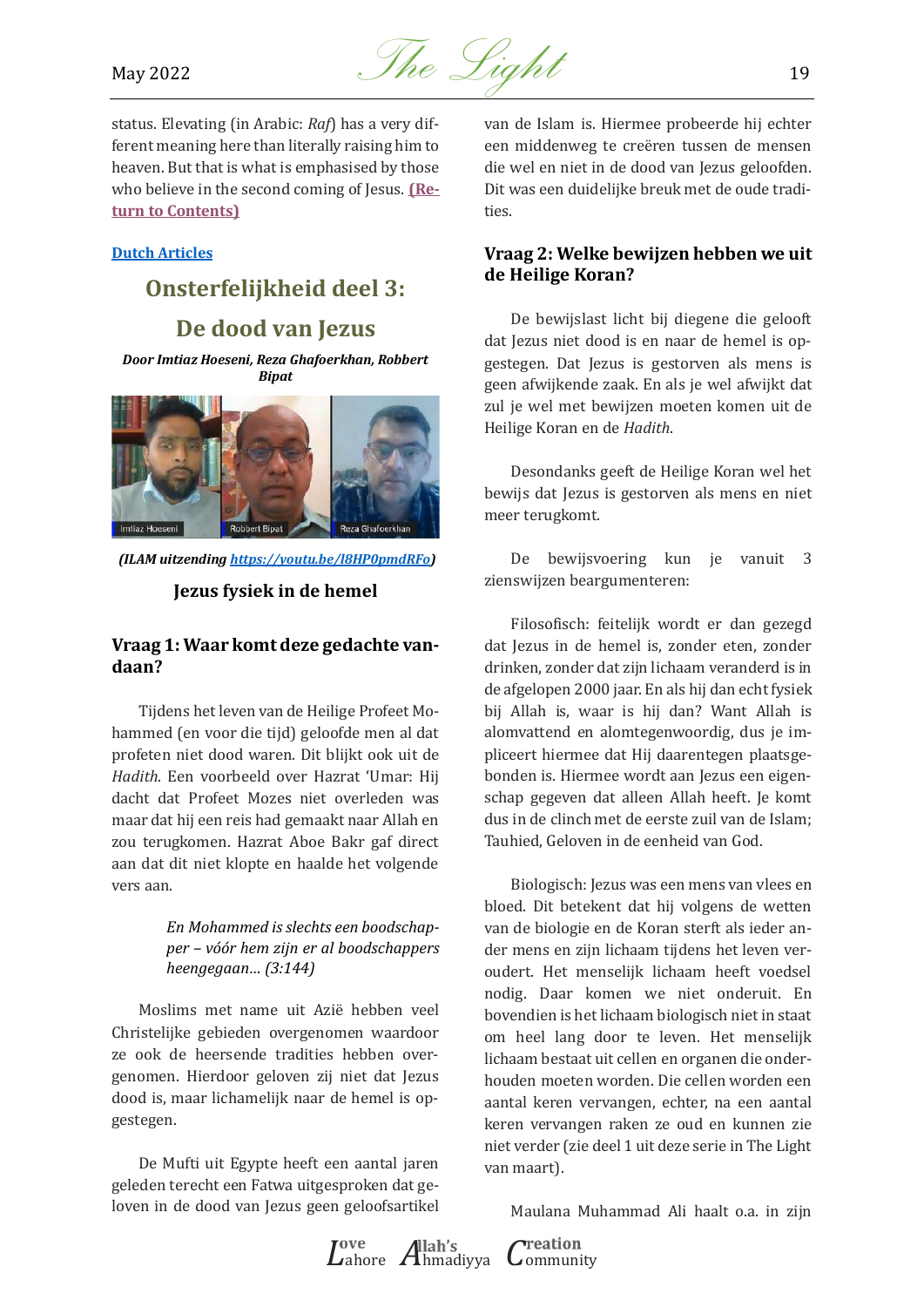

boek The Second Coming of Jesus (In het Engels vertaald door Maulana S. Muhammad Tufail) meerdere verzen uit de Heilige Koran aan en geeft vanuit deze bron een toelichting over dat Jezus ook niet als volgeling van de Heilige Profeet Mohammed kan komen.

De Heilige Koran zegt op twee plekken (in ieder geval) dat Jezus gestorven is. Een direct bewijs dus. Namelijk hoofdstuk 3:55 en 5:116/170

Eerst wat achtergrondinformatie: Jezus was een Profeet van het Israëlische volk en had, net zoals elke andere profeet, te maken met tegenstand. In dit geval van de priesters uit die tijd die zich bedreigd voelden door zijn prediking. Ze begonnen te lobbyen bij de toenmalige kolonisator (in een gebied dat werd overheerst door de Romeinen) en er ontstond een politiek spel waarin zij Jezus veroordeeld én gekruisigd wilden te krijgen. Dat was belangrijk voor de (Joodse) priesters. Want zoals de Bijbel zegt: Degene die gekruisigd wordt of gevangen wordt is vervloekt in de ogen van God.

Dat was de opzet. Ze wilden Jezus niet alleen elimineren maar ook bewijzen dat hij niet door God was gezonden.

De Heilige Koran zegt hierover:

*En omdat zij zeggen: Wij hebben de Messias, Jezus, zoon van Maria, de boodschapper van Allah gedood, en zij doodden hem niet, noch veroorzaakten zij zijn dood aan het kruis, echter, als zodanig kwam hij hen voor. En zeker degenen die hierover (van mening) verschillen, twijfelen hieraan. Zij hebben geen kennis hierover, maar volgens slechts een vermoeden, en zij doodden hem zeker niet: Nee, Allah heeft hem in Zijn tegenwoordigheid verheven. En Allah is immer Machtig, Wijs* (4:157-158)

Profeet Jezus kreeg berichten van zijn volgelingen over de plannen om hem te veroordelen en te executeren. Vervolgens (zo staat het in de Bijbel) deed hij zijn smeekbede naar Allah en vroeg ook aan zijn volgelingen: Bid voor mij en laat deze kelk aan mij voorbijgaan.

En in de Heilige Koran staat vervolgens:

*Toen Allah zei: O Jezus, Ik zal je doen sterven en je verheffen in Mijn afwezigheid en je zuiveren van degenen die niet geloven en (Ik zal) degenen die jou volgen, plaatsen boven degenen die niet geloven tot aan de dag van de Opstanding….*  (3:55)

Een aantal zaken worden genoemd:

"Ik zal je doen sterven". Er is een heel specifiek woord gebruikt voor het woord "sterven" namelijk *tawaffa* (ook bekend als *waffaat*). Ik zal hier nu niet te diep op in gaan maar alle woordenboeken zijn het erover eens dat *tawaffa* betekent dat Allah dat verricht op een mens en dus dat Hij (zijn ziel) het deed. En is geen andere betekenis van het woord *tawaffa*  terug te vinden.

Dit komt tevens ook overeen met de uitleg in *Boecharie* (B. 65:12), de meest authentieke *Hadith* voor de moslims,

"en je verheffen", het betekent dat Jezus geen schandelijke dood sterft door een kruisiging en zijn eer zal bevestigd worden door Allah. Verheffen (in Arabisch: *Raf*) heeft hier een heel andere betekenis dan hem letterlijk omhoog brengen naar de hemel. Maar dat is wel waar de nadruk op wordt gelegd door de moslims die wel geloven in de wederkomst van Jezus.

Dit woord komt op zoveel plaatsen in de Heilige Koran voor. Ook in het gebed gebruiken moslims dit woord in zittende positie tussen de twee teraardewerpingen: *Wa-rfa'ni*. Dat is hetzelfde woord: Verhef mij. Dit woord wordt gebruikt in geestelijke zin, niet letterlijk.

Als je hier nuchter en reëel naar kijkt, dan gaat het dus om de geestelijke verheffing en ook in de hele context dat ik net heb aangehaald gaat het om geestelijke verheffing.

Er zijn nog andere verzen uit de Heilige Koran die ik wil aanhalen, namelijk 5:116-117. Allah zegt hier:

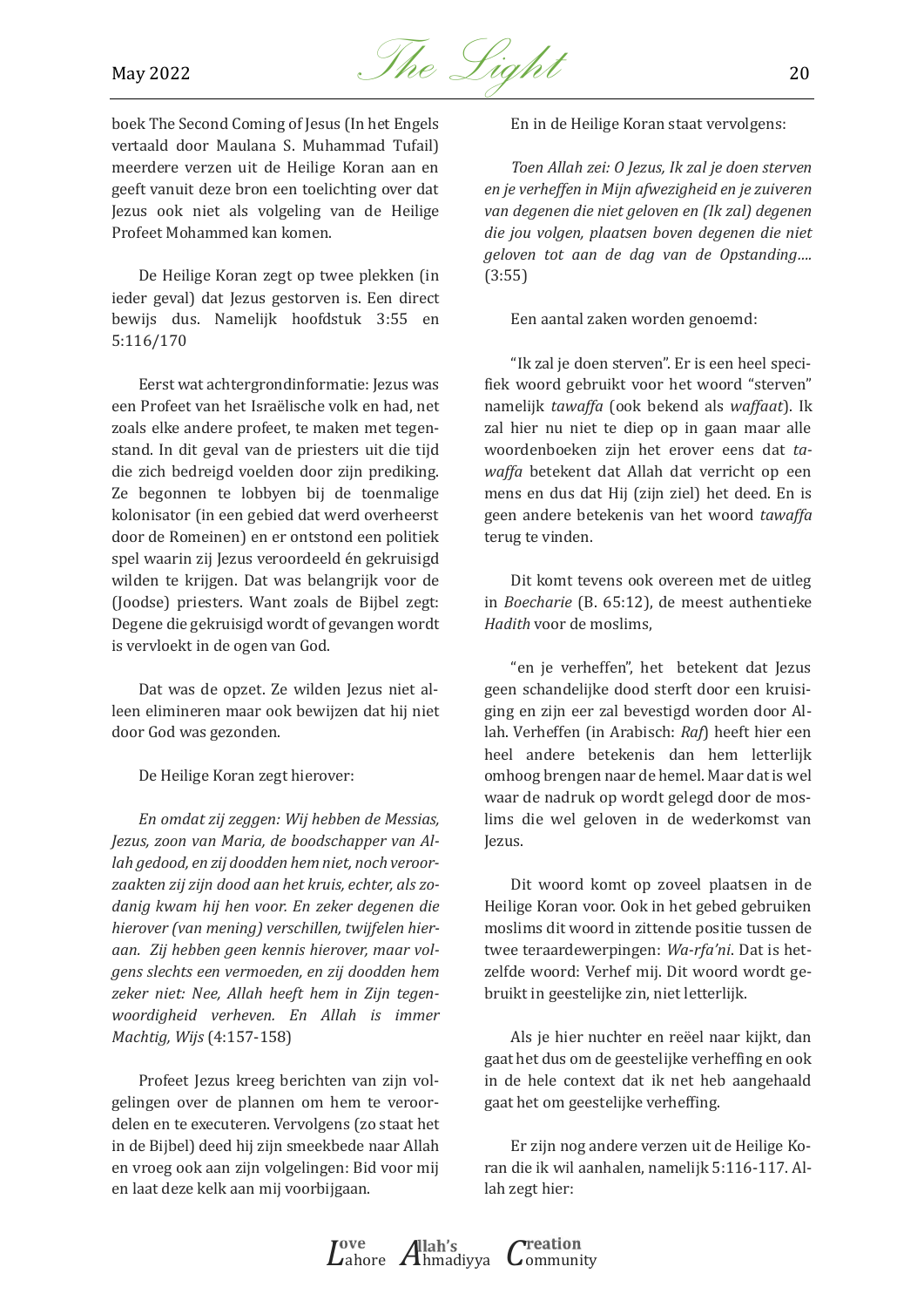

*….en ik was een getuige onder hen zolang als ik in hun midden verkeerde, maar toen U mij deed sterven, was U de Waker over hen* (5:116- 117)

Hieruit blijkt dat de volgelingen van Jezus een ander pad volgden, namelijk dat ze hem als God zagen. Dit betekent dat zij waren afgeweken van zijn leer. Dat was al 2 tot 3 eeuwen na zijn dood zichtbaar. Stel dat Jezus zou wederkeren, dan is dit vers niet meer geldig.

Some delegates to the World Muslim Congress, 1951, visit Maulana Muhammad Ali's residence in Lahore



**Seated:** Major Abdullah Battersby, Maulana Sadr-ud-Din, Mr. Haroon Nahaboo (Mauritius), Maulana Muhammad Ali, Mourad Kiouane (Algiers), Mr. Ibrahim Quraishi (Thailand), Sayyid Asadullah Shah.

**Standing:** Mumtaz Ahmad Faruqui, Mian Saeed Ahmad, Maulana Yaqub Khan, Ibrahim Blangket (Borneo), Maulana Aftab-ud-Din Ahmad, Masum Chang (China), Maulana Abdul Haq Vidyarthi, Abdur Rahim Jaggoe, Shaikh M. Tufail.

Tijdens het leven van Jezus en kort na zijn kruisiging is men bang geweest om de zaken op te schrijven. Pas 50 jaar na zijn dood begonnen mensen met schrijven. Historisch moet je het zo bekijken. Daarbij komt ook dat een belangrijk deel geschreven is door Paulus en hij was juist degene die Jezus nooit had ontmoet. Hij zegt ook letterlijk: Hij heeft het van horen en zeggen.

Als je de Bijbel

De Heilige Profeet Mohammed heeft deze woorden ook aangehaald: "O mensen jullie zullen door jullie Heer verzameld worden. En sommige mensen van mijn *Ummah* zullen opgepakt worden en naar de hel worden gesleept". Ik zal zeggen: "O mijn Heer, dit is mijn volk". Waarop het antwoord zal zijn: "U weet niet wat zij na u deden". Dan zal ik zeggen wat een rechtschapen dienaar van Allah zei: "ik was getuige zolang ik onder hen was maar toen.." En ook hier weer werd het woord *tawaffa* gebruikt.

#### **Vraag 3: Wat leert de Bijbel ons hierover?**

Het dogma is dat Profeet Jezus gestorven is, daarna is opgestaan en opgestegen naar de hemel. En je hebt een deel van de moslims die hem direct levend naar de hemel laten stijgen. Het antwoord op de vraag komt terug in de Evangeliën.

In de eerste plaats moeten we weten dat de Heilige Koran voor 100% is geopenbaard. De Evangeliën (Het nieuwe testament) is niet een wettelijke openbaring. Je kunt de Evangeliën zien als geschiedschrijven en het bevat uiteraard ook openbaringen van profeet Jezus, maar je kunt het bij lange na niet vergelijken met de Heilige Koran qua betrouwbaarheid en nauwkeurigheid.

leest: dan moet je heel sterk de conclusie trekken dat hij niet aan het kruis is gestorven. Het was op een vrijdag (sabbat) en mensen wilden de veroordeelden niet te lang aan het kruis laten hangen. Profeet Jezus heeft slechts enkele uren het kruis gehangen (Mar. 15:25, Joh. 19:14). Wat veel te kort is aangezien dood door kruisiging een langdurig proces is, wat dagen in beslag kon nemen. Er waren twee mannen die gelijktijdig met Profeet Jezus werden gekruisigd. Zij leefden nog toen zij van het kruis werden gehaald. We kunnen dan aannemen dat ook Jezus nog leefde. Men ging over tot het breken van de benen van de twee mannen maar in het geval van Profeet Jezus zag men daarvan af (Joh. 19:32, 33). De zij van Jezus was doorboord en er stroomde bloed uit. Dit was duidelijk een teken van leven. Zelfs Pilatus geloofde niet dat Jezus binnen zo'n korte tijd werkelijk gestorven was (Mar. 15:44). Jezus werd niet zoals de andere twee personen begraven, maar werd overgedragen aan de zorg van een rijke discipel van hem. Het boek "Jesus in Heaven on Earth" van K. Nazir Ahmad is een aanrader om meer hierover te weten. References:

[https://aaiil.org/text/books/others/khwa](https://aaiil.org/text/books/others/khwajanazirahmad/jesusinheavenonearth/jesusinheavenonearth.shtml)[janazirahmad/jesusinheavenonearth/jesusin](https://aaiil.org/text/books/others/khwajanazirahmad/jesusinheavenonearth/jesusinheavenonearth.shtml)[heavenonearth.shtml](https://aaiil.org/text/books/others/khwajanazirahmad/jesusinheavenonearth/jesusinheavenonearth.shtml) https://www.ahmadiyya.org/islam/deathj-in-<br>tro.htm (Return to Contents) **[\(Return to Contents\)](#page-0-0)**